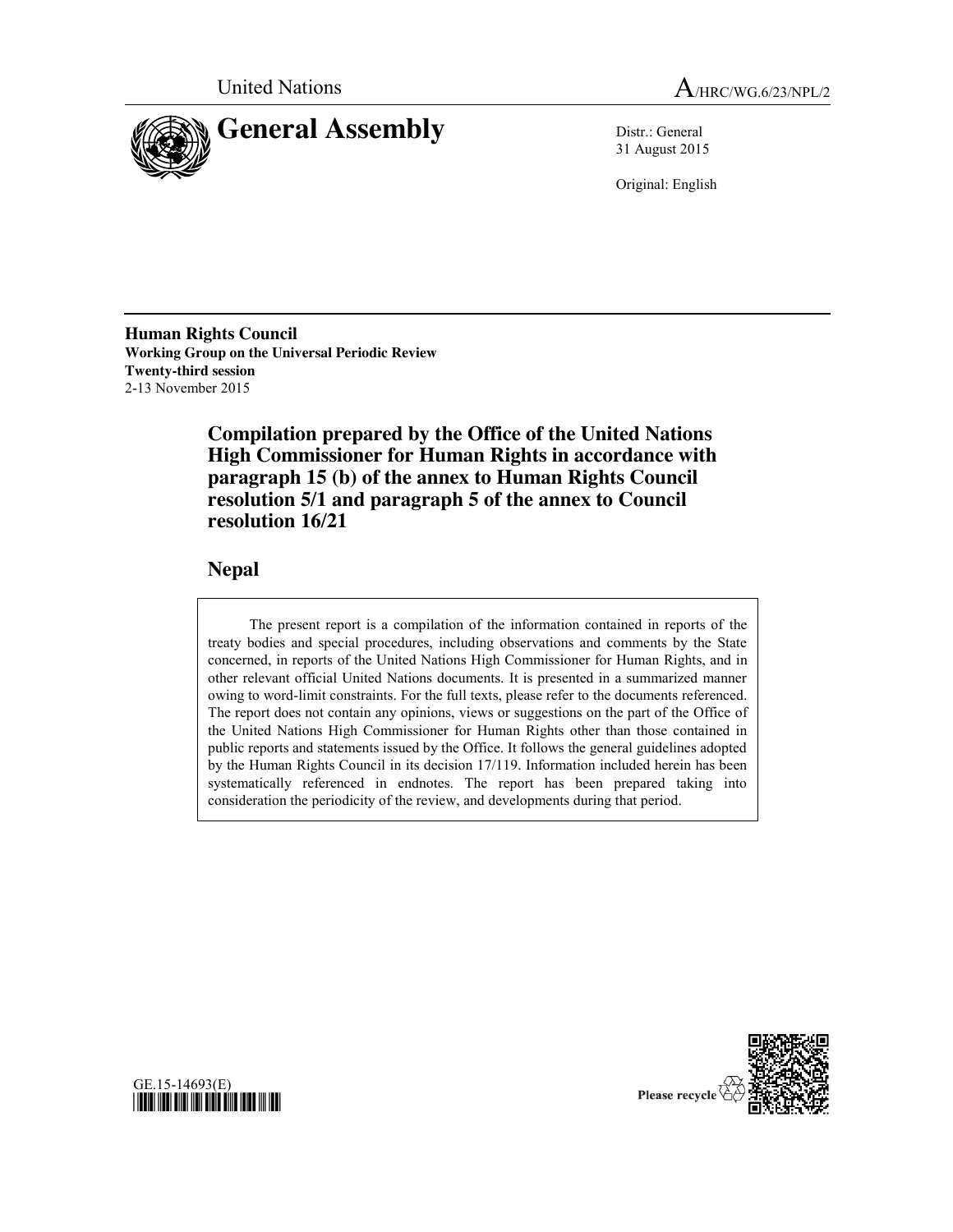# **I. Background and framework**

# **A. Scope of international obligations**<sup>1</sup>

**International human rights treaties**<sup>2</sup>

| Status during previous cycle                                                                | Action after review | Not ratified/not accepted |
|---------------------------------------------------------------------------------------------|---------------------|---------------------------|
| <b>ICERD</b> (1971)                                                                         |                     | OP-CAT                    |
| <b>ICESCR (1991)</b>                                                                        |                     | <b>ICRMW</b>              |
| <b>ICCPR (1991)</b>                                                                         |                     | <b>ICPPED</b>             |
| <b>ICCPR-OP 2 (1998)</b>                                                                    |                     |                           |
| CEDAW (1991)                                                                                |                     |                           |
| CAT (1991)                                                                                  |                     |                           |
| CRC (1990)                                                                                  |                     |                           |
| OP-CRC-AC (2007)                                                                            |                     |                           |
| OP-CRC-SC (2006)                                                                            |                     |                           |
| CRPD (2010)                                                                                 |                     |                           |
| <b>ICERD</b><br>(interpretative declarations, arts. 4)<br>and 6/reservation, art. 22, 1971) |                     |                           |
| OP-CRC-AC<br>(declaration, art. $3(2)$ , age of<br>recruitment at 18 years, 2007)           |                     |                           |
| ICCPR-OP 1 (1991)                                                                           |                     | ICERD, art. 14            |
| OP-CEDAW, art. 8 (2007)                                                                     |                     | <b>OP-ICESCR</b>          |
| CAT, art. 20 (1991)                                                                         |                     | ICCPR, art. 41            |
| OP-CRPD, art. 6 (2010)                                                                      |                     | CAT, arts. 21 and 22      |
|                                                                                             |                     | OP-CRC-IC                 |
|                                                                                             |                     | <b>ICRMW</b>              |
|                                                                                             |                     | <b>ICPPED</b>             |
|                                                                                             |                     |                           |

# **Other main relevant international instruments**

|                            | Status during previous cycle                                                                       | Action after review | Not ratified                                                  |
|----------------------------|----------------------------------------------------------------------------------------------------|---------------------|---------------------------------------------------------------|
| Ratification,              | Convention on the Prevention and                                                                   |                     | Palermo Protocol                                              |
| accession or<br>succession | Punishment of the Crime of Genocide<br>Geneva Conventions of 12 August 1949                        |                     | Conventions on refugees and<br>stateless persons <sup>7</sup> |
|                            | and Additional Protocols I and II <sup>4</sup><br>ILO fundamental conventions except<br>No. $87^5$ |                     | Rome Statute of the<br><b>International Criminal Court</b>    |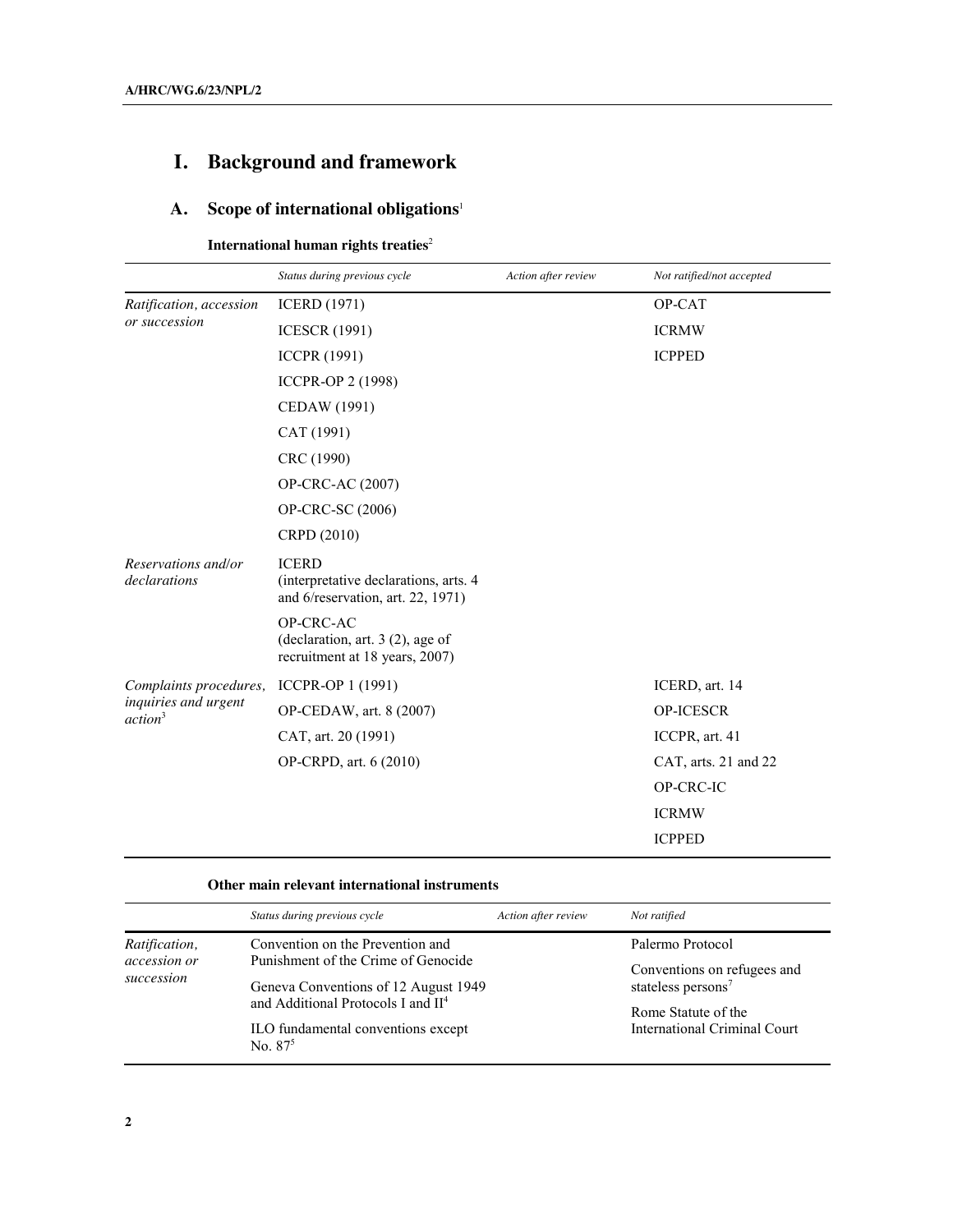| Status during previous cycle | Action after review | Not ratified                                                                                                    |
|------------------------------|---------------------|-----------------------------------------------------------------------------------------------------------------|
| ILO Convention No. $1696$    |                     | ILO Convention No. $878$                                                                                        |
|                              |                     | $\text{ILO}$ Convention No. 189 $\text{°}$                                                                      |
|                              |                     | Additional Protocol III to the<br>1949 Geneva Conventions<br>(signature only, 14 March)<br>$2006$ <sup>10</sup> |
|                              |                     | Convention against<br>Discrimination in Education                                                               |

1. The Committee against Torture recommended that Nepal consider accepting the Committee's competence to consider individual communications<sup>11</sup> and ratifying  $OP-CAT$ <sup>12</sup> The Special Rapporteur on torture and other cruel, inhuman or degrading treatment or punishment reiterated the appeal for Nepal to become party to OP-CAT and designate a national preventive mechanism.13 The United Nations country team in Nepal also recommended the ratification of OP-CAT.14

2. The Working Group on Enforced or Involuntary Disappearances noted that Nepal would not accept the universal periodic review recommendation that it ratify ICPPED.<sup>15</sup> It called on Nepal to ratify ICPPED and to accept the competence of the Committee under articles 31 and 32.16 It also encouraged Nepal to ratify ICPPED.17

3. The Committee on Economic, Social and Cultural Rights<sup>18</sup> and the country team<sup>19</sup> encouraged Nepal to ratify OP-ICESCR and ICRMW.

4. The country team recommended that Nepal ratify OP-CRC-IC.<sup>20</sup>

5. The Committee on the Elimination of Discrimination against Women and the country team recommended ratifying ILO Convention No. 189. <sup>21</sup> The country team also recommended ratifying ILO Convention No. 87 and the ILO Social Security (Minimum Standards) Convention, 1952 (No. 102).<sup>22</sup>

6. In 2011, Nepal informed the Committee against Torture that it remained engaged in developing the requisite infrastructures to accede to the Rome Statute of the International Criminal Court. 23

7. The Committee on the Rights of the Child urged Nepal to ratify the Hague Convention on Protection of Children and Cooperation in respect of Intercountry Adoption.<sup>24</sup>

8. The Committee on the Elimination of Discrimination against Women and the Committee on the Rights of the Child urged Nepal to ratify the Palermo Protocol.<sup>25</sup>

9. In line with recommendations from the first cycle,<sup>26</sup> the Office of the United Nations High Commissioner for Refugees (UNHCR), $^{27}$  the country team, $^{28}$  the Committee on Economic, Social and Cultural Rights and the Committee on the Elimination of Discrimination against Women<sup>29</sup> either recommended or strongly urged accession to the conventions on refugees and stateless persons*.*

10. The United Nations Educational, Scientific and Cultural Organization (UNESCO) strongly encouraged Nepal to ratify the Convention against Discrimination in Education.<sup>30</sup>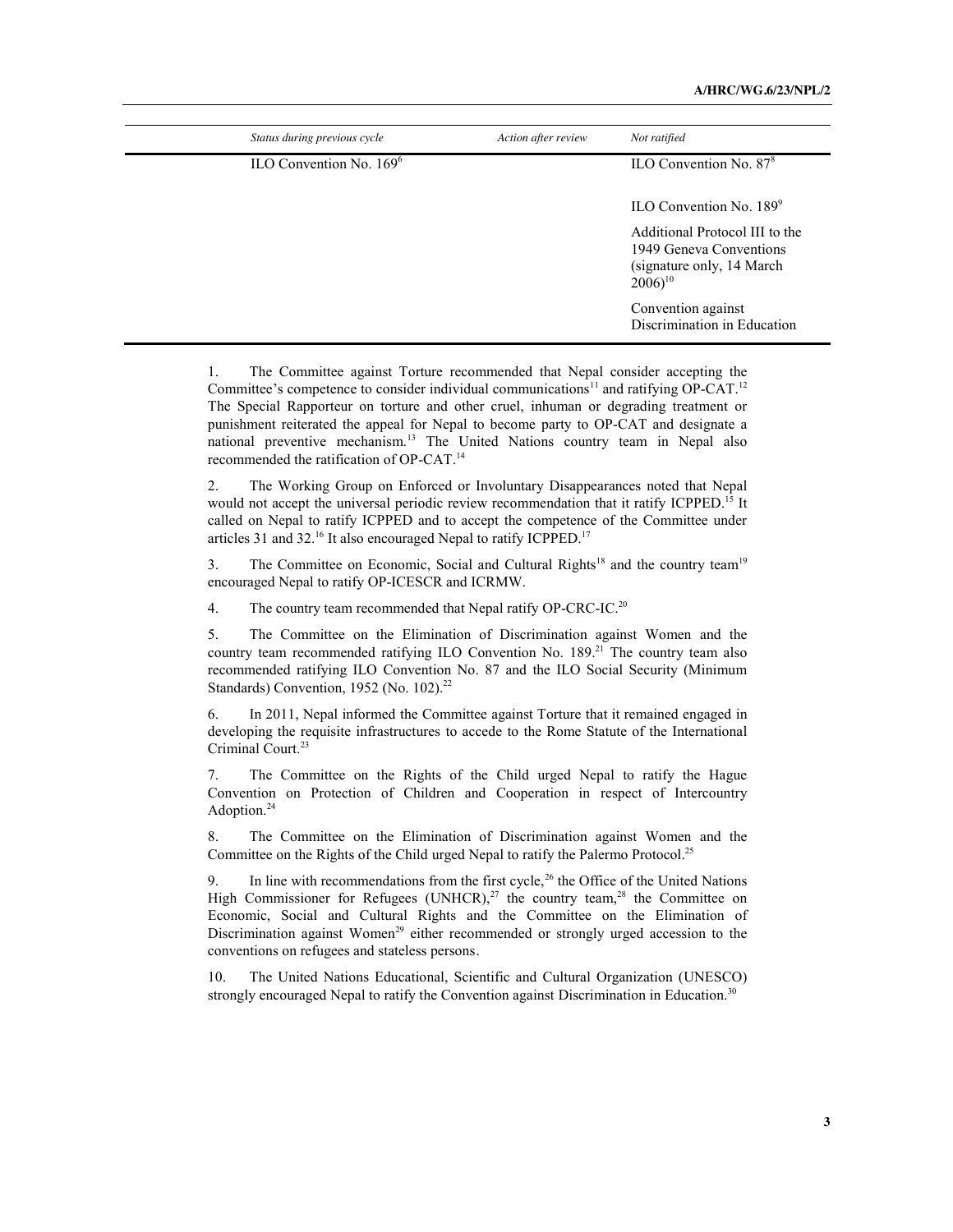# **B. Constitutional and legislative framework**

11. In 2013, under its early warning procedure, the Committee on the Elimination of Racial Discrimination noted that Nepal had expressed its commitment to ensure the meaningful participation of all communities in drafting a new constitution. <sup>31</sup> In 2014, the Committee on Economic, Social and Cultural Rights was concerned that the constitution had still not been finalized.<sup>32</sup>

The Committee on the Elimination of Discrimination against Women recommended that Nepal include in the new Constitution the principle of equality between women and men.<sup>33</sup>

13. In 2012, the Special Rapporteur on torture called upon Nepal to ensure that torture is defined in the draft Penal Code and the corresponding Sentencing Bill as a criminal offence punishable in a manner proportionate to the gravity of the crime and that the statute of limitations for the crime is abolished. The Special Rapporteur strongly encouraged the Government to ensure that no person convicted for the crime of torture would be entitled to benefit from an act of amnesty.<sup>34</sup> The Human Rights Committee<sup>35</sup> and the Committee against Torture<sup>36</sup> made similar recommendations. The Committee against Torture also recommended amending the Compensation relating to Torture Act of 1996 to bring it into compliance with the Convention.<sup>37</sup>

14. In 2012, the Working Group on Enforced or Involuntary Disappearances regretted that Nepal still had not amended its criminal code to include enforced disappearances. It noted with satisfaction that the Supreme Court had ordered the Government to draft such legislation, but the draft law under discussion did not meet international best practice and standards.<sup>38</sup>

15. The Human Rights Committee was concerned at the narrow definition of rape and the disproportionately low penalties for marital rape.<sup>39</sup> The Committee on the Elimination of Discrimination against Women urged Nepal to enact the draft law that significantly increased the punishment for marital rape, <sup>40</sup> and recommended abolishing the statute of limitations on the registration of sexual violence cases.<sup>41</sup>

16. The country team recommended bringing the criminal and civil codes and the Children's Bill into full compliance with international human rights law.<sup>42</sup>

17. The Committee on the Rights of the Child urged Nepal to speed up the revision of the Children's Act,<sup>43</sup> and set clear procedures for the identification, reporting, referral, investigation, treatment and coordination of cases of child victims of sale of children, child prostitution and child pornography.<sup>44</sup>

18. UNHCR recommended that Nepal ensure that citizenship provisions in the new constitution are in line with international standards.<sup>45</sup>

# **C. Institutional and human rights infrastructure and policy measures**

#### **Status of national human rights institutions**<sup>46</sup>

| National human rights institution | Status during previous cycle | Status during present cycle <sup>4/</sup>                  |
|-----------------------------------|------------------------------|------------------------------------------------------------|
| National Human Rights Commission  | A(2008)                      | A (confirmed in 2014 after undergoing a special<br>review) |

19. The Human Rights Committee noted that a 2013 Supreme Court decision had declared various provisions of the National Human Rights Act of 2012 null and void, and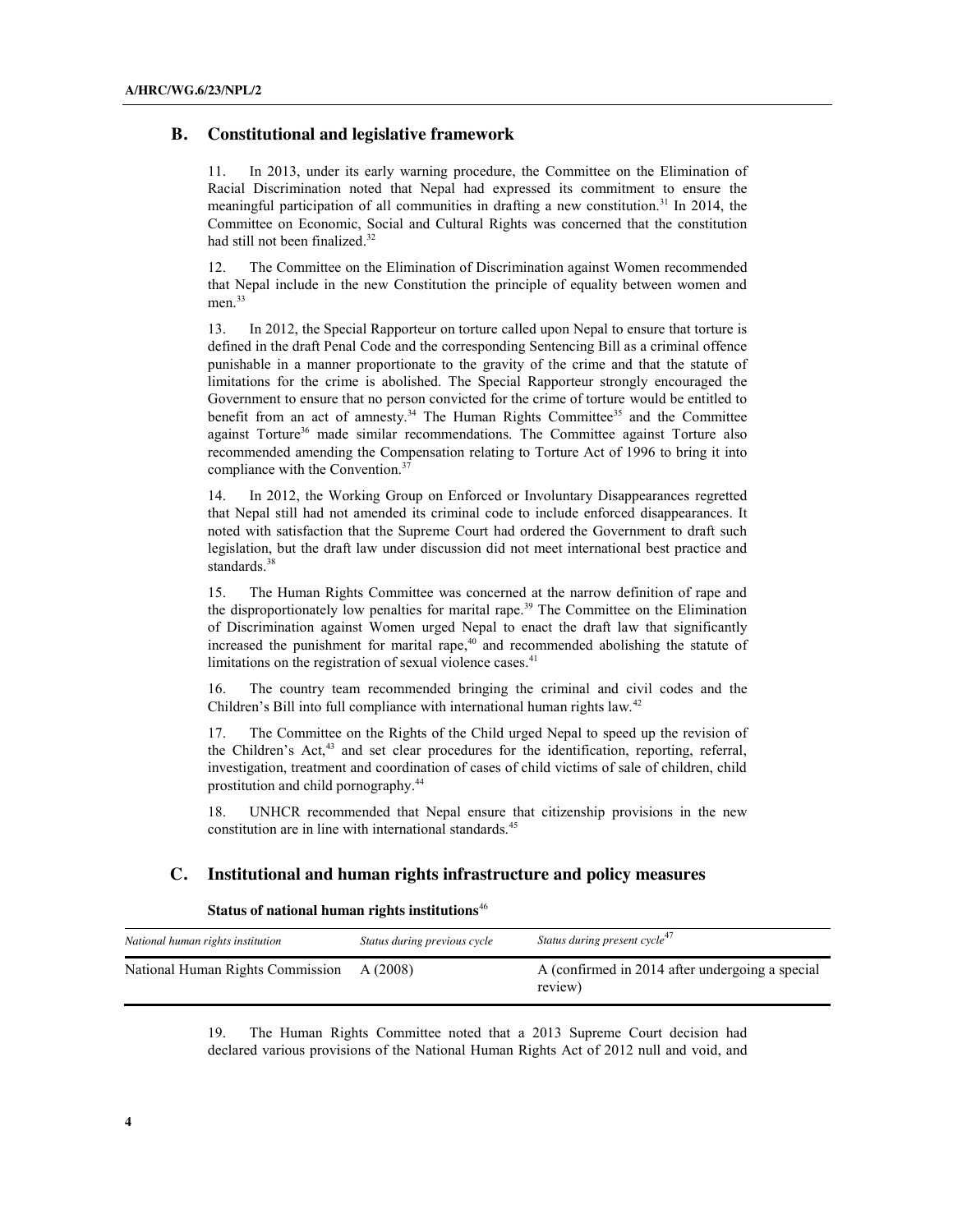regretted the inadequate implementation of the recommendations of the National Human Rights Commission (NHRC), despite their being binding under domestic law.<sup>48</sup> The Working Group on Enforced or Involuntary Disappearances was concerned about the status and functioning of NHRC.<sup>49</sup> The country team noted that, while NHRC had retained its "A" status in 2014,<sup>50</sup> adequate staffing remained a concern.<sup>51</sup> The Committee on Economic, Social and Cultural Rights recommended that Nepal amend the Act to guarantee the independence, mandate and financial autonomy of the Commission, in compliance with the Supreme Court decision and the Paris Principles.<sup>5</sup>

The Special Rapporteur on torture encouraged Nepal to strengthen the capacity of NHRC as the agency entrusted with investigating torture allegations and monitoring places of detention, carry out systematic visits to such places and give priority to the investigation of torture allegations.<sup>53</sup>

21. The country team indicated that the National Women Commission, the National Dalit Commission and the Muslim and Minority Commission faced inadequate capacities and outreach and had no guarantees of independence. While the National Women Commission was governed by an act, albeit one that did not provide adequate independence, the other two commissions did not have enabling laws, and were governed by a Government ministry.<sup>54</sup>

22. The country team indicated that there was no specialized mechanism responsible for independent child rights monitoring.<sup>55</sup>

23. It also indicated that, while the 2014-2018 National Human Rights Action Plan incorporated many universal periodic review and treaty body recommendations, it was generic and did not prioritize key interventions, and the oversight mechanism (apart from NHRC) was too big to be effectively functional.<sup>56</sup>

24. UNESCO recommended encouraging Nepal to further provide human rights education, especially for its military and law enforcement officers.<sup>57</sup>

# **II. Cooperation with human rights mechanisms**

# **A. Cooperation with treaty bodies**

#### **1. Reporting status**

| Treaty body                                                           | Concluding<br><i>observations included in</i><br>previous review | Latest report<br>submitted since<br>previous review | Latest concluding<br><i>observations</i> | Reporting status                                                 |
|-----------------------------------------------------------------------|------------------------------------------------------------------|-----------------------------------------------------|------------------------------------------|------------------------------------------------------------------|
| Committee on<br>the Elimination<br>of Racial<br><b>Discrimination</b> | March 2004                                                       |                                                     |                                          | Combined seventeenth to nineteenth<br>reports overdue since 2008 |
| Committee on<br>Economic,<br>Social and<br>Cultural Rights            | May 2007                                                         | 2011                                                | November 2014                            | Fourth report due in 2019                                        |
| Human Rights<br>Committee                                             | October 1994                                                     | 2012                                                | March 2014                               | Third report due in 2018                                         |
| Committee on<br>the Elimination                                       | January 2004                                                     | 2009                                                | <b>July 2011</b>                         | Sixth report overdue since July 2015                             |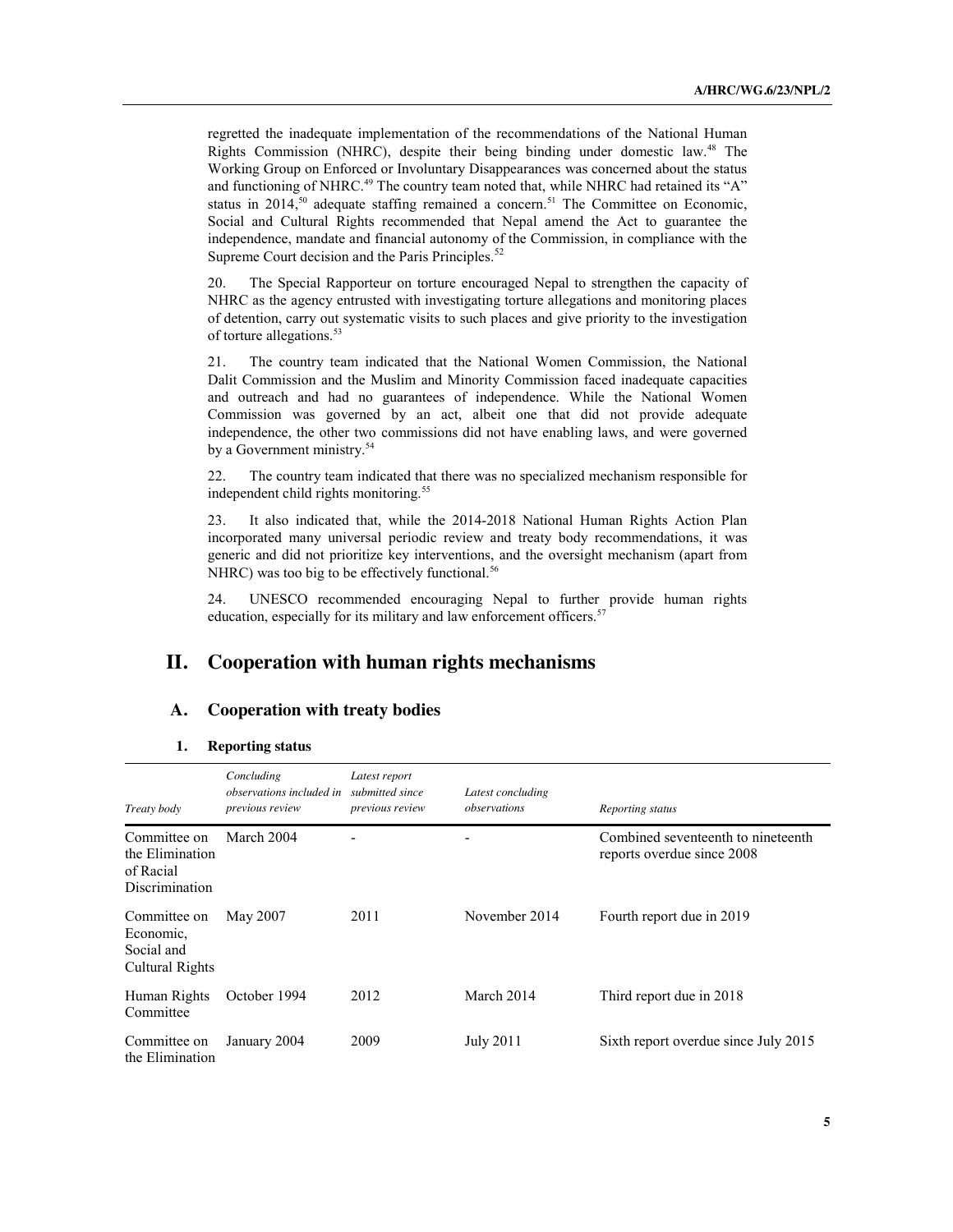# **A/HRC/WG.6/23/NPL/2**

|                                                                      | Concluding<br>observations included in submitted since | Latest report                                                         | Latest concluding<br>observations |                                                                                                        |
|----------------------------------------------------------------------|--------------------------------------------------------|-----------------------------------------------------------------------|-----------------------------------|--------------------------------------------------------------------------------------------------------|
| Treaty body                                                          | <i>previous review</i>                                 | <i>previous review</i>                                                |                                   | Reporting status                                                                                       |
| of<br><b>Discrimination</b><br>against Women                         |                                                        |                                                                       |                                   |                                                                                                        |
| Committee<br>against Torture                                         | November 2005                                          |                                                                       |                                   | Third to fifth reports due in $2016$ ;<br>initially due in 2008                                        |
| Committee on<br>the Rights of<br>the Child                           | June 2005                                              | 2009<br>$($ on OP-CRC-<br>$SC)/2012$ (on<br>CRC and on OP-<br>CRC-AC) | June 2012<br>$(on OP-CRC-SC)$     | Third to fifth reports pending<br>consideration; initial report on OP-<br>CRC-AC pending consideration |
| Committee on<br>the Rights of<br>Persons with<br><b>Disabilities</b> |                                                        | 2014                                                                  |                                   | Initial report pending consideration                                                                   |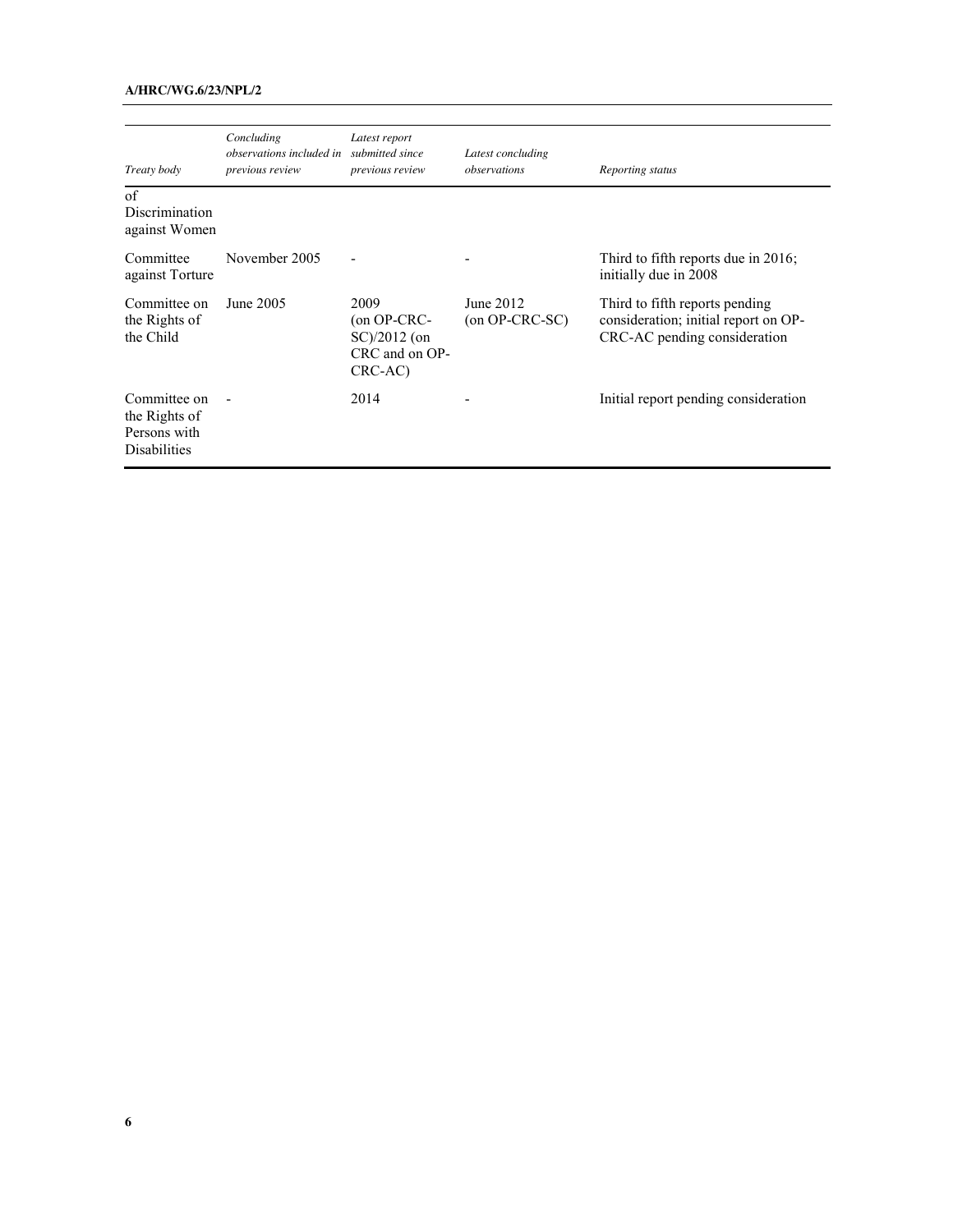#### **2. Responses to specific follow-up requests by treaty bodies**

| <b>Concluding observations</b>                                        |                 |                                                                                                                                                                            |                                                                             |
|-----------------------------------------------------------------------|-----------------|----------------------------------------------------------------------------------------------------------------------------------------------------------------------------|-----------------------------------------------------------------------------|
| Treaty body                                                           | Due in          | Subject matter                                                                                                                                                             | Submitted in                                                                |
| Human Rights Committee                                                | 2015            | Impunity for gross violations<br>committed during the conflict;<br>National Human Rights<br>Commission; extrajudicial killings,<br>torture and ill-treatment <sup>58</sup> | $2015$ <sup>59</sup> follow-up dialogue<br>ongoing $60$                     |
| Committee on the<br>Elimination of<br>Discrimination against<br>Women | 2013            | Nationality; women affected by the<br>armed conflict <sup>61</sup>                                                                                                         | $2015$ ; <sup>62</sup> follow-up report<br>pending consideration            |
| Committee against Torture                                             | 2006            | Use of torture; detention; impunity;<br>gender-based violence;<br>compensation to torture victims <sup>63</sup>                                                            | 2007; <sup>64</sup> follow-up<br>clarifications still pending <sup>65</sup> |
| <b>Views</b>                                                          |                 |                                                                                                                                                                            |                                                                             |
| Treaty body                                                           | Number of views | <b>Status</b>                                                                                                                                                              |                                                                             |
| Human Rights Committee                                                | $6^{66}$        | Information requested and dialogue ongoing.                                                                                                                                |                                                                             |
| Country visits and/or inquiries by treaty bodies                      |                 |                                                                                                                                                                            |                                                                             |
|                                                                       | $\mathbf{D}$    | $C_1, L_2, L_3, L_4, L_5, L_6, L_7, L_8, L_9, L_1, L_2, L_3, L_4, L_7$                                                                                                     |                                                                             |

| Treaty body               | Date        | Subject matter                                                                                 |
|---------------------------|-------------|------------------------------------------------------------------------------------------------|
| Committee against Torture | $2011^{67}$ | Examination of information that torture is systematically<br>practised in Nepal. <sup>68</sup> |

25. The Human Rights Committee urged Nepal to give full effect to all its Views on individual communications, particularly by conducting prompt, thorough and independent investigations, prosecuting those responsible, and providing remedies and reparation to victims.<sup>69</sup>

26. In 2010, the Committee against Torture proceeded with a confidential inquiry on Nepal without a visit; in 2011, it adopted its report under article 20 of the Convention.<sup>70</sup> In  $2011$ , Nepal submitted its comments and observations<sup>71</sup> and agreed to the publication of the report, together with its comments and observations.<sup>72</sup>

# **B. Cooperation with special procedures**<sup>73</sup>

|                     | Status during previous cycle        | Current status |  |
|---------------------|-------------------------------------|----------------|--|
| Standing invitation | No                                  | No             |  |
| Visits undertaken   | Disappearances (2004)               | -              |  |
|                     | Internally displaced persons (2005) |                |  |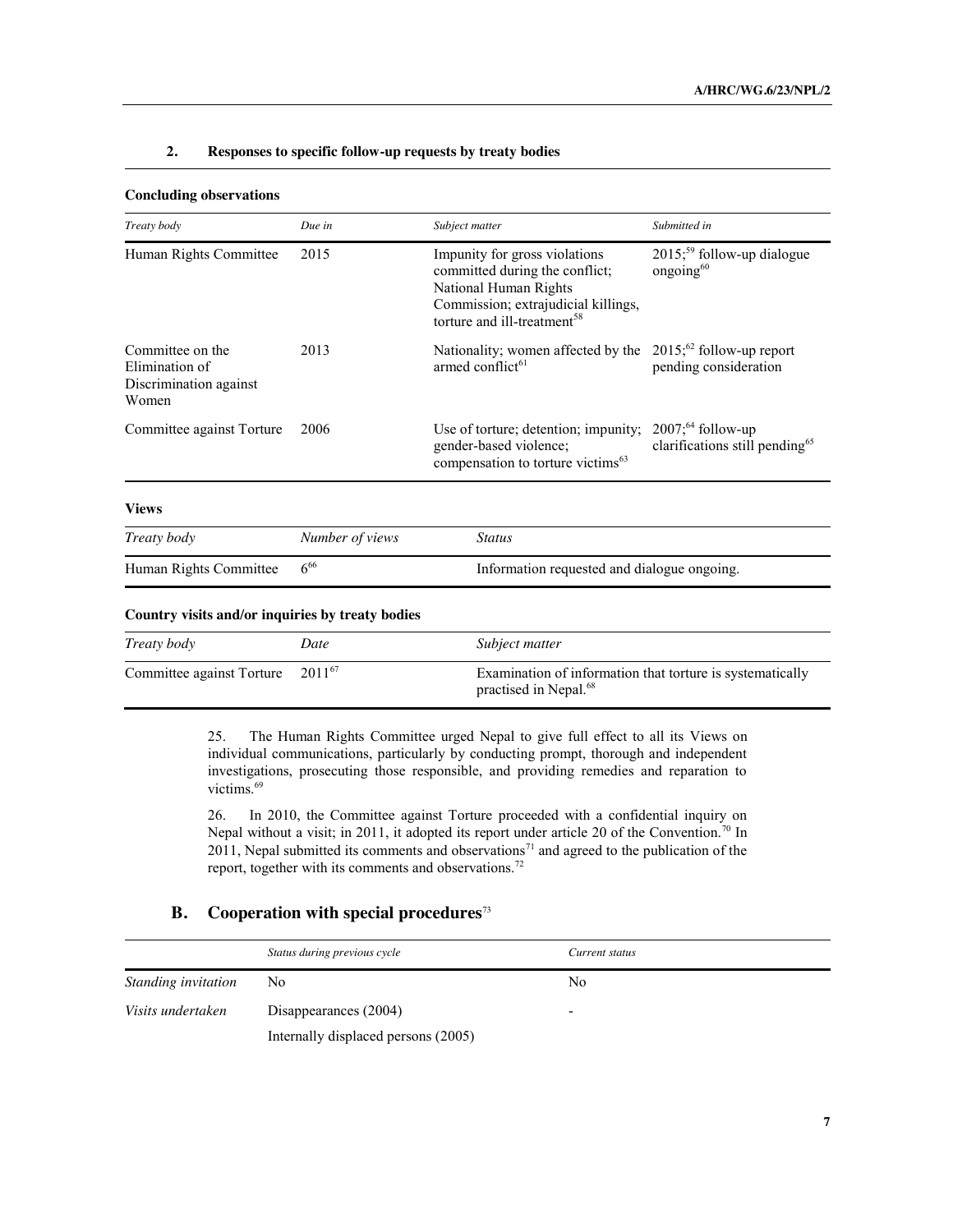|                     | Status during previous cycle | Current status                                     |
|---------------------|------------------------------|----------------------------------------------------|
|                     | Torture (2005)               |                                                    |
|                     | Indigenous peoples (2008)    |                                                    |
| Visits agreed to in | -                            | Independence of judges and lawyers                 |
| principle           |                              | Migrants                                           |
| Visits requested    | Summary executions           | Human rights defenders                             |
|                     | Racism                       | Racism                                             |
|                     | Minority issues              | Disappearances                                     |
|                     | Disappearances               | Minority issues                                    |
|                     | Human rights defenders       | Violence against women                             |
|                     | Food                         | Slavery                                            |
|                     | Slavery                      | Extreme poverty                                    |
|                     | Extreme poverty              | Cultural rights                                    |
|                     | Sale of children             | Truth, justice and reparation                      |
|                     |                              | Freedom of peaceful assembly and of<br>association |

*Responses to letters of allegation and urgent*  four communications. *appeals*

*Follow-up reports and* Torture;<sup>74</sup> disappearances<sup>75</sup> *missions* 

# **C. Cooperation with the Office of the United Nations High Commissioner for Human Rights**

27. Following the decision of Nepal not to renew the mandate of the Office of the United Nations High Commissioner for Human Rights (OHCHR) country office in Nepal, the field presence of OHCHR formally ceased operations on 31 March 2012.<sup>76</sup>

# **III. Implementation of international human rights obligations, taking into account applicable international humanitarian law**

# **A. Equality and non-discrimination**

28. The country team recommended introducing measures to eliminate all forms of discrimination.<sup>77</sup>

29. The Human Rights Committee recommended enforcing existing legal and policy frameworks on gender equality and non-discrimination.78 While the Committee on the Elimination of Discrimination against Women noted with satisfaction several policies and programmes to promote gender equality, $7<sup>9</sup>$  it was concerned, along with the Human Rights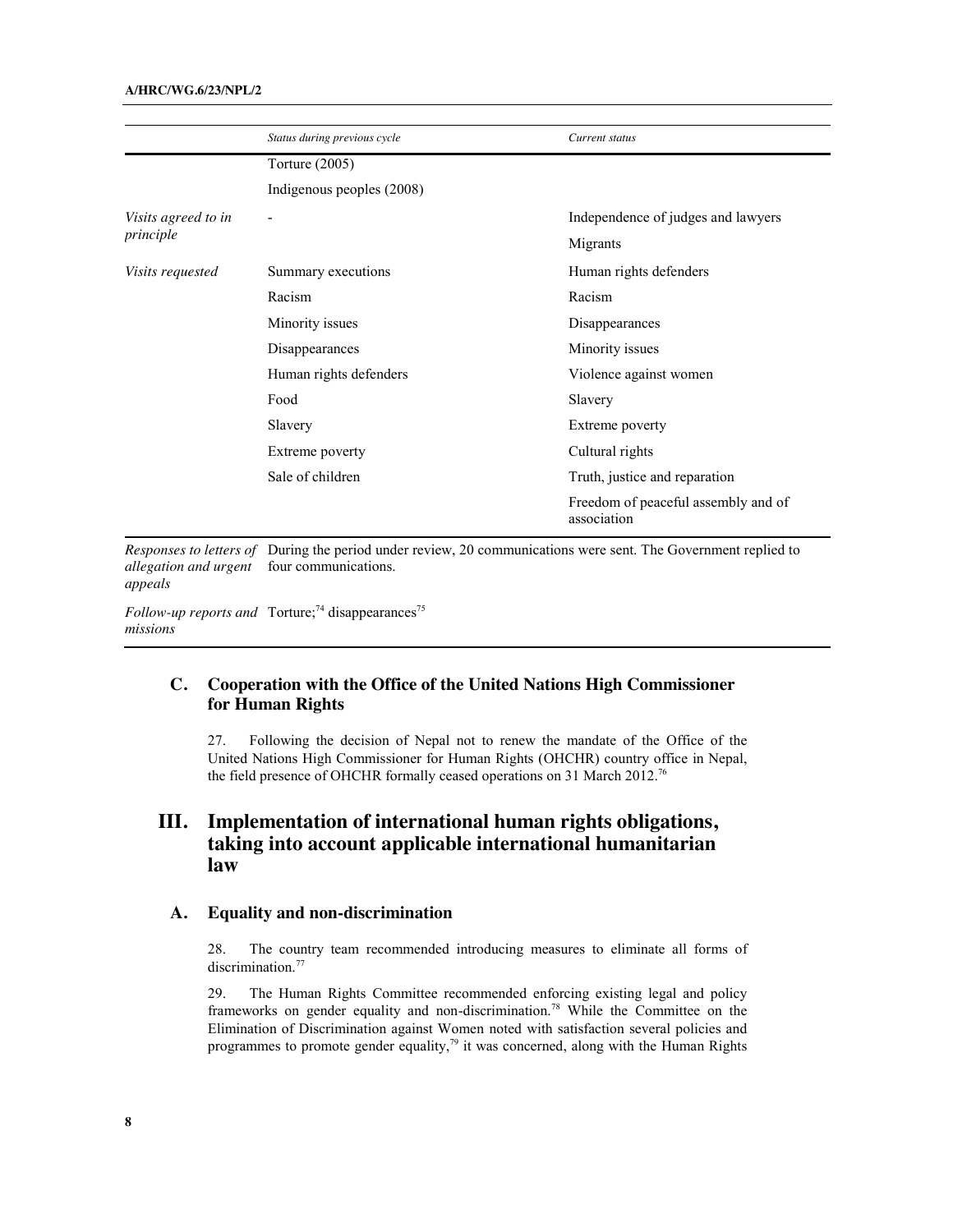Committee and the Committee on Economic, Social and Cultural Rights, that patriarchal attitudes and deep-rooted stereotypes that perpetrated discrimination against women remained entrenched,<sup>80</sup> and about multiple forms of discrimination against disadvantaged women.<sup>81</sup>

30. Several treaty bodies welcomed the 2011 Caste-Based Discrimination and Untouchability Act.<sup>82</sup> In 2014, the Human Rights Committee remained concerned, however, at persistent de facto discrimination against the Dalit community.<sup>83</sup> The Committee on Economic, Social and Cultural Rights urged Nepal to investigate and prosecute discrimination against Dalits, conduct awareness-raising campaigns, reinforce the National Dalit Commission and ensure Dalits access to justice for discriminatory acts.<sup>84</sup>

31. The Human Rights Committee recommended that citizenship provisions of the new constitution guarantee the equal right of women to acquire, transfer and retain citizenship.<sup>85</sup> The Committee on the Elimination of Discrimination against Women,<sup>86</sup> UNHCR<sup>87</sup> and the country team also referred to that issue.<sup>88</sup>

# **B. Right to life, liberty and security of person**

32. The Human Rights Committee was concerned at reported unlawful killings in the Terai region and deaths in custody.89 It recommended preventing the excessive use of force by law enforcement officials and providing victims and their families with remedies.<sup>90</sup>

The Committee against Torture recommended that all allegations of extrajudicial killings and deaths in custody be promptly investigated and prosecuted, and perpetrators punished.<sup>91</sup>

34. The Committee stated that torture remained widespread and had seen a resurgence since  $2009;^{92}$  in 2005, the Special Rapporteur on torture expressed deep concern about the prevailing culture of impunity for torture.<sup>93</sup> The Human Rights Committee recommended that Nepal effectively investigate allegations, prosecute alleged perpetrators and train law enforcement personnel on preventing and investigating torture and ill-treatment.<sup>94</sup>

35. The Committee against Torture noted that juveniles continued to be detained in adult facilities<sup>95</sup> and to report torture in detention.<sup>96</sup>

36. It also noted that, while not confirmed, frequent allegations from victims that clandestine places of detention existed had been received.97 The Human Rights Committee recommended that Nepal explicitly forbid the use of unofficial places for detention.<sup>98</sup> In 2011, the Special Rapporteur on torture regretted that no steps had been taken to make incommunicado and secret detention illegal and called upon Nepal to release detainees reported to be held at unknown locations.<sup>99</sup>

37. The Human Rights Committee recommended establishing a system of independent monitoring of places of detention,<sup>100</sup> reducing overcrowding in prisons and improving detention conditions.<sup>101</sup>

38. The Committee on Economic, Social and Cultural Rights and other treaty bodies were concerned about prevalent gender-based violence, particularly among the Dalit.<sup>102</sup> The Human Rights Committee regretted the trend of settlement of rape cases through informal justice mechanisms.<sup>103</sup> The Committee on the Rights of the Child was concerned at inadequate protection of victims under the 2009 Domestic Violence Control and Punishment Act.<sup>104</sup> The Committee on Economic, Social and Cultural Rights recommended enforcing legislation, investigating cases of gender-based violence and prosecuting the perpetrators, facilitating access to justice for victims and increasing awareness-raising campaigns. <sup>105</sup> The Human Rights Committee recommended ensuring access to remedies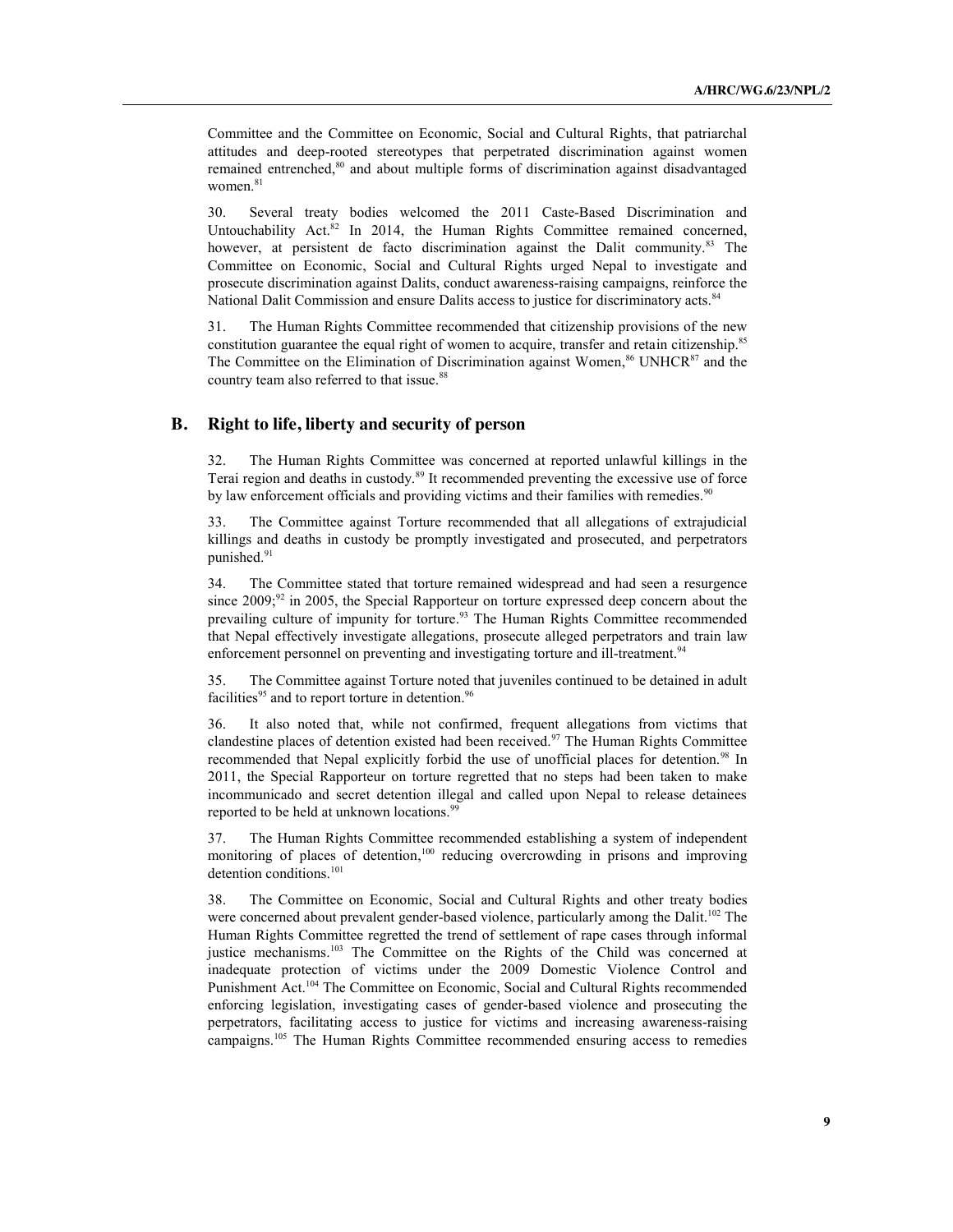and protection for victims.<sup>106</sup> The country team recommended developing a nationwide data collection system and initiating a fast-track court system.<sup>107</sup>

39. The Committee on the Elimination of Discrimination against Women recommended enacting the draft law on sexual harassment in the workplace. 108

The Committee on Economic, Social and Cultural Rights was concerned that women and girls, particularly those of Dalit origin, suffered from harmful traditional practices such as *boxi* (witchcraft), *deuki* (offering girls to deities to fulfil religious obligations), *jhumas*  (offering young girls to Buddhist monasteries to perform religious functions), *kamlari*  (offering girls to landlord families for domestic work), *chapaudi* (isolating menstruating girls) and *badi* (widespread practice of prostitution). <sup>109</sup> It urged Nepal to investigate cases involving such practices and punish those responsible, provide protection and rehabilitation to victims and expedite the adoption of the bill to criminalize harmful practices.110.The Committee on the Elimination of Discrimination against Women was concerned about the dowry system, son preference and polygamy, and recommended strengthening awarenessraising.<sup>111</sup>

41. The Committee on the Rights of the Child was concerned about prevalent early and forced marriage, which in the case of *dhan khaane*, which involved parents receiving money for the solemnization of the marriage of their children, amounted to the sale of children.112 The Committee on the Elimination of Discrimination against Women and the Committee on the Rights of the Child urged implementation of laws prohibiting child marriage.<sup>113</sup> The Committee on Economic, Social and Cultural Rights<sup>114</sup> and the country team recommended implementing the national strategy on ending child marriage.<sup>115</sup>

42. Although the traditional bonded labour system has been formally eradicated,<sup>116</sup> the Human Rights Committee and the Committee on the Elimination of Discrimination against Women were concerned that such practices were still prevalent in some regions<sup>117</sup> and among the indigenous Tharu community.<sup>118</sup> The Committee on the Elimination of Discrimination against Women recommended eradicating bonded labour,<sup>119</sup> and the Human Rights Committee recommended preventing and punishing it.<sup>120</sup> The Committee on Economic, Social and Cultural Rights recommended that Nepal ensure full rehabilitation and integration for freed bonded labourers.<sup>121</sup> The country team recommended enacting new legislation covering all forms of bonded labour.<sup>122</sup>

43. The Human Rights Committee expressed concern at the persistence of trafficking for sexual exploitation, forced labour, bonded labour, domestic servitude and marriage; trafficking in human organs; and the alleged involvement of State officials in traffickingrelated crimes.<sup>123</sup> It recommended that Nepal implement the 2007 Human Trafficking and Transportation (Control) Act.<sup>124</sup> The Committee on Economic, Social and Cultural Rights expressed concern at the high number of children being trafficked,<sup>125</sup> and urged Nepal to investigate cases, prosecute traffickers and provide rehabilitation and reparation to victims.126 The Committee on the Elimination of Discrimination against Women was concerned about the persistence of sexual exploitation, particularly among the Dalit community.<sup>127</sup>

44. The Committee on the Rights of the Child was concerned about the high incidence of child sexual abuse in the home and in educational facilities;128 numerous cases of children being sexually exploited by foreign paedophiles; <sup>129</sup> that child victims of sexual exploitation risked being arrested;<sup>130</sup> limited measures taken to rescue children from prostitution places;131 and that existing laws, policies and programmes were insufficient to address the root causes of and contributing factors to the sale of children, child prostitution and child pornography.<sup>132</sup> It urged Nepal to eliminate child sex tourism<sup>133</sup> and address child sexual abuse.<sup>134</sup> While welcoming the establishment of the Emergency Children Rescue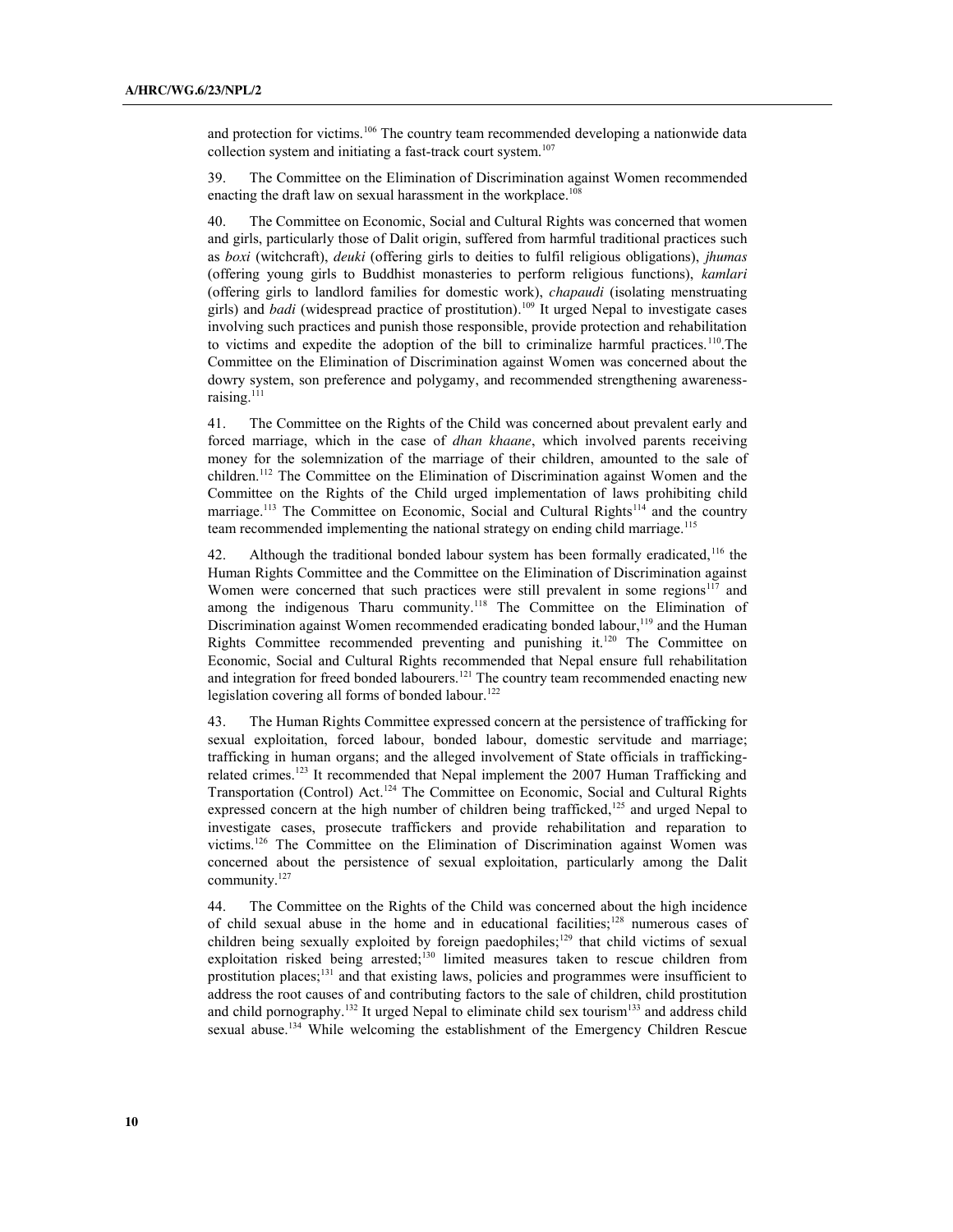Fund,<sup>135</sup> the Committee also urged Nepal to take measures for the recovery and social reintegration of child victims. 136

45. The Committee was also concerned about the trafficking and smuggling of babies, and children abused by foreign paedophiles, who ran so-called orphanages and street shelters. It urged Nepal to urgently review procedures for domestic and intercountry adoption.<sup>137</sup>

46. The Human Rights Committee noted that corporal punishment remained a concern, especially in the home, where it was practised as a form of discipline by parents and guardians, and recommended that Nepal take steps to end corporal punishment in all settings.<sup>138</sup>

47. The Committee on the Rights of the Child urged Nepal to provide children living on the street with adequate and secure shelter, health care, education and clothing.<sup>139</sup>

48. The Committee indicated that Nepal had not adopted legislation prohibiting and criminalizing the recruitment and use of children in armed conflict.<sup>140</sup>

# **C. Administration of justice, including impunity, and the rule of law**

49. The Special Rapporteur on torture called upon the police to respect the maximum detention period of 24 hours, produce arrested individuals before the judicial authority and transfer them to a pretrial facility under a judicial authority, where no unsupervised contact with interrogators or investigators should be permitted.<sup>141</sup> He called on Nepal to ensure prompt access to lawyers and independent medical examination to suspects.<sup>142</sup> The Committee against Torture recommended affording all detainees with all fundamental legal safeguards from the outset of detention.<sup>143</sup>

50. The Working Group on Enforced or Involuntary Disappearances was concerned by the Public Security Act, which allowed chief district officers to issue overbroad and vague detention or internment orders of up to 90 days.<sup>144</sup> The Special Rapporteur on torture welcomed the 2011 Supreme Court decision ordering the Government to review the laws granting quasi-judicial power to chief district officers within six months. He regretted that the Nepal Police Human Rights Unit and the Attorney General's Department, both set up to investigate allegations of torture, lacked independence.<sup>145</sup> The Human Rights Committee recommended that Nepal limit the judicial authority of chief district officers<sup>146</sup> and put an end to political interference in the criminal justice system.<sup>147</sup>

51. The Committee was also concerned at the lack of legal clarity concerning the inadmissibility of evidence obtained as a result of coercion, and recommended that Nepal amend the Evidence Act.<sup>148</sup>

52. The Committee further expressed concern at the low age of criminal responsibility (10 years) and the systematic failure to accord children the right to a fair trial with ageappropriate procedural guarantees. It recommended that Nepal establish an independent juvenile court.<sup>149</sup> The country team recommended increasing the minimum age of criminal responsibility, clearly defining and applying child-friendly procedures, introducing effective age verification measures and ensuring protection for victims of and witnesses to crime, particularly children.<sup>150</sup>

53. The Working Group on Enforced or Involuntary Disappearances commended the Supreme Court for dealing with enforced disappearances and called on the Government to fully implement its orders and injunctions.<sup>151</sup> The Working Group reiterated its recommendation that civilian courts ought to be dealing with enforced disappearances.<sup>152</sup> It noted with concern that there had been no prosecutions of army officials and that the army had refused to cooperate with the police and civilian courts on enforced disappearances.<sup>153</sup>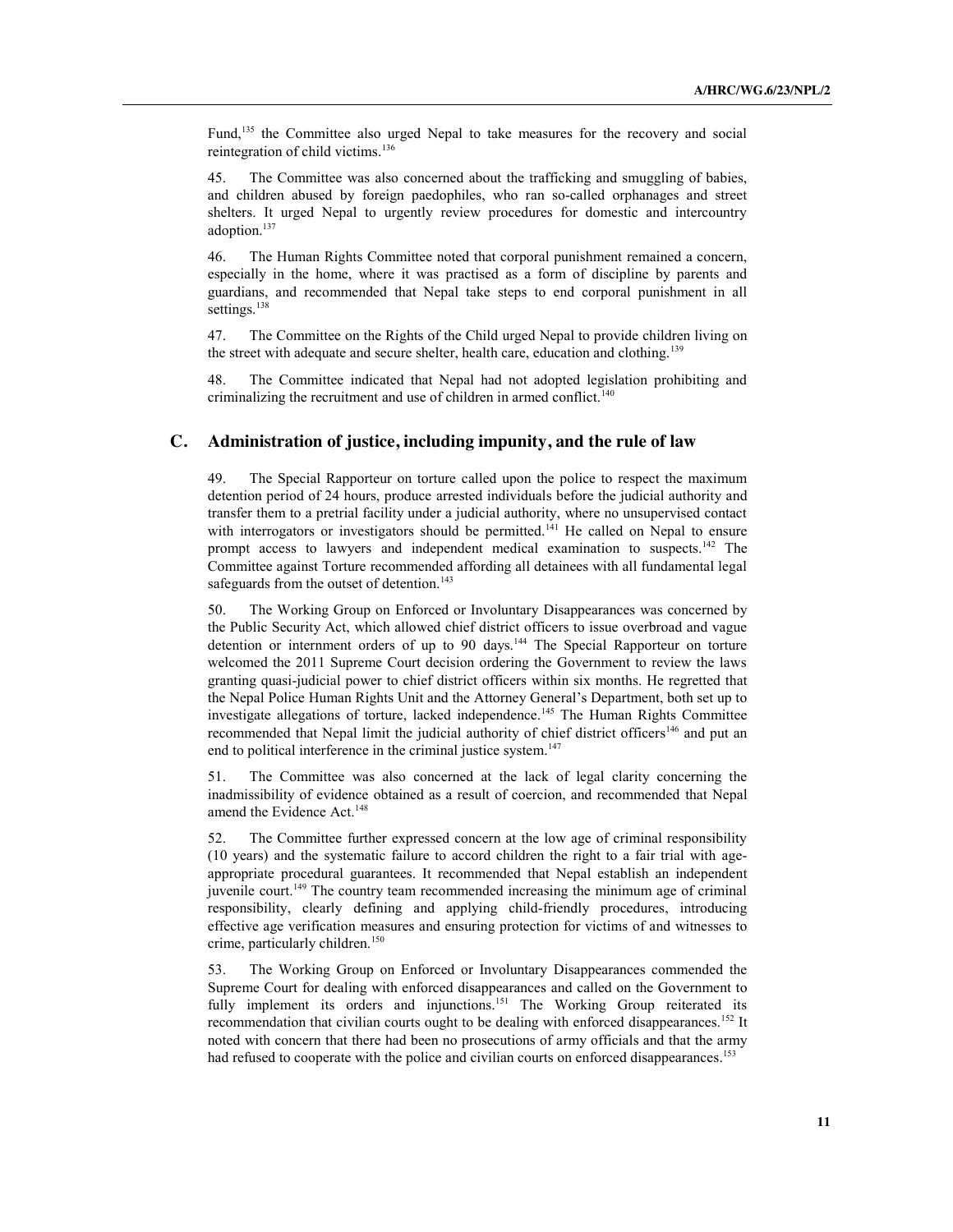54. The Human Rights Committee was concerned at the prevailing culture of impunity for gross violations of human rights committed during the conflict era<sup>154</sup> and recommended prohibiting as criminal offences all gross violations of international human rights law, creating a transitional justice mechanism in compliance with international standards and providing all victims with effective remedy.<sup>155</sup> The Committee against Torture recommended that alleged human rights violations committed during the conflict era against civilians be investigated and prosecuted by ordinary civilian courts.<sup>156</sup> In 2014, a group of United Nations human rights experts called on Nepal to amend the new Act establishing the Commission on Investigation of Disappeared Persons, Truth and Reconciliation, which authorized it to recommend amnesties for mass violations. Experts urged authorities to bring the Act into line with international standards and the Supreme Court ruling. <sup>157</sup> The High Commissioner for Human Rights also urged Nepal to respect the prohibition in international law against amnesties for gross human rights violations.<sup>158</sup> The Committee on the Elimination of Discrimination against Women urged Nepal to ensure that the Truth and Reconciliation Commission and the Commission of Inquiry on Disappearances were gender-sensitive and independent, and that the Truth and Reconciliation Commission dealt with sexual violence.<sup>159</sup> The country team recommended adopting a holistic approach to transitional justice,<sup>160</sup> recognizing survivors of conflictrelated sexual violence as conflict victims and fulfilling their rights to remedy.<sup>161</sup>

# **D. Right to privacy, marriage and family life**

55. The Human Rights Committee recommended amending the Birth, Death and Other Personal Incidents Registration Act and establishing a free-of-charge registration system for all children born on its territory. 162

56. The Committee on the Elimination of Discrimination against Women was concerned about contradictory legal provisions that both recognized and criminalized bigamy, and recommended that Nepal adopt the draft law repealing the provision on bigamy.<sup>163</sup>

57. The Committee recommended that women and men be granted equal rights, in law and in practice, to all marital property upon dissolution of marriage.<sup>164</sup>

58. The country team reported that the civil and criminal codes did not recognize samesex marriage despite a 2007 Supreme Court decision. 165

59. The country team recommended ensuring the right of a child to grow up in a familylike environment.<sup>166</sup>

# **E. Freedom of religion or belief, expression, association and peaceful assembly, and the right to participate in public and political life**

60. UNESCO recommended that Nepal decriminalize defamation. 167

61. The Human Rights Committee expressed concern at reports that journalists and human rights defenders were subjected to physical attacks, death threats, harassment and reprisals by security forces, police, armed groups and youth wings of political parties. It recommended guaranteeing, in law and in practice, the right to freedom of expression, and investigating all cases of threats and attacks against journalists and human rights defenders.<sup>168</sup> UNESCO stated that Nepal must ensure that journalists and media workers are able to practise their profession in a free and safe environment.<sup>169</sup>

62. The Special Rapporteur on the situation of human rights defenders expressed concern about violent dispersal and arrests of protesters during a peaceful sit-in protest by police forces, including sexual assaults of female protesters. The Special Rapporteur was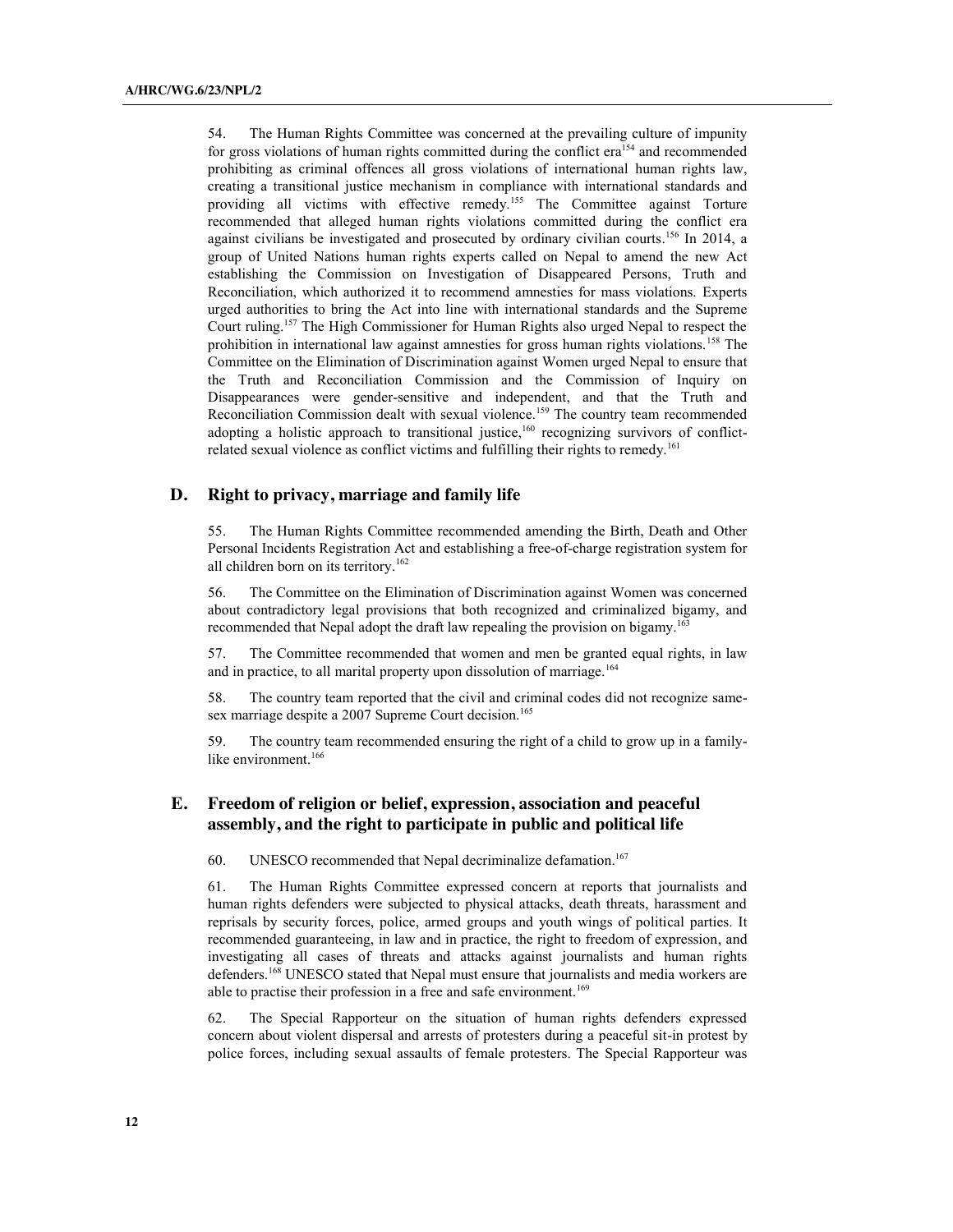also concerned about reports of threats and stigmatizing remarks against human rights defenders in the media. She was particularly concerned about allegations of calls for "people's action", which had led to violent physical attacks on those defenders.<sup>170</sup>

63. The Working Group on Enforced or Involuntary Disappearances noted with concern the situation of human rights defenders, particularly those investigating cases of enforced disappearances. It expressed the hope that actions taken against various defenders would be investigated and security provided to them. 171

64. The Special Rapporteur on human rights defenders expressed concern regarding reports of undue delays in renewing the registration of a non-governmental organization working to promote respect for the rights of lesbian, gay, bisexual and transgender persons, as well as regarding arbitrary arrests, harassment, intimidation by the police and illtreatment in detention of its members.<sup>172</sup>

65. The Committee on the Elimination of Discrimination against Women and the Human Rights Committee were concerned about the low representation of women, particularly Dalit and indigenous women, in high-level decision-making positions, public service, the judiciary and the diplomatic service.<sup>173</sup> The Committee on the Elimination of Discrimination against Women and the country team recommended adopting temporary special measures.<sup>174</sup>

# **F. Right to work and to just and favourable conditions of work**

66. The Committee on Economic, Social and Cultural Rights recommended the implementation of legislation on the minimum wage in all sectors.<sup>175</sup>

67. The Committee was concerned that the majority of the population employed in the informal economy did not have guarantees, and recommended that such workers benefit from just and favourable working conditions and social security.176

The Committee on the Elimination of Discrimination against Women was concerned about the high proportion of women in the informal sector, and recommended ensuring equal opportunities for women in the labour market.<sup>177</sup> The Committee on Economic, Social and Cultural Rights was concerned about the pay gap between men and women. and recommended that Nepal address obstacles to the career advancement of women.<sup>178</sup>

69. The Committee on Economic, Social and Cultural Rights was concerned at reports that more than 50,000 women worked in the "entertainment" sector in the Kathmandu Valley and urged Nepal to ensure their labour and social security rights, and protect them from abuse.<sup>179</sup>

The country team recommended that Nepal recognize, reduce and redistribute unpaid care and home-based labour of women through investments in infrastructure and social services, ensure that employment policies improve labour market conditions and advance decent work for women, and guarantee women's equal right to inherit, access, control and own assets.<sup>180</sup>

71. While welcoming the National Master Plan on the Elimination of Child Labour (2011),<sup>181</sup> the Committee on Economic, Social and Cultural Rights was concerned about the high number of children under the minimum age working.<sup>182</sup> It recommended that Nepal enforce legislation prohibiting child labour, facilitate access to education for poor and disadvantaged children and reinforce labour inspections.183 The Committee on the Elimination of Discrimination against Women was concerned about the high rate of child labour among girls between the ages of 8 and 14.<sup>184</sup>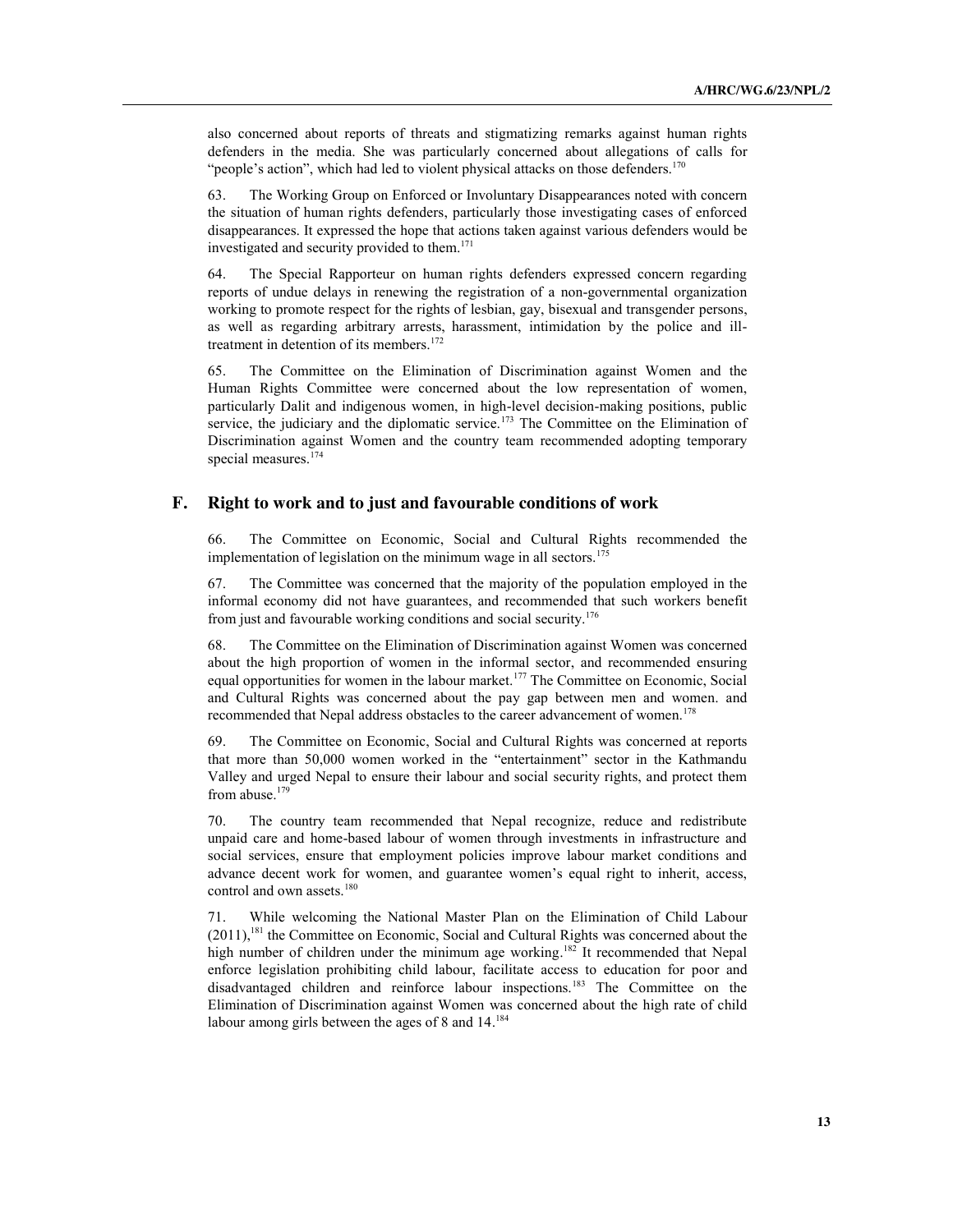72. The country team recommended amending the Child Labour Act and the draft Child Labour Elimination Policy to ensure the prohibition and clear definition of all forms of hazardous labour under 18 years of age, and increasing the number of inspectors covering the informal and domestic work sectors.<sup>185</sup>

73. The country team recommended the adoption of the draft social security bill and the national employment policy.<sup>186</sup>

# **G. Right to social security and to an adequate standard of living**

74. The Committee on Economic, Social and Cultural Rights recommended reducing poverty, particularly among the most marginalized and disadvantaged groups, and facilitating access to and ownership of land, and access to income-generating activities for those groups.187

75. The Committee was concerned at the lack of a comprehensive housing policy and reports of forced evictions. It recommended that Nepal facilitate access to housing for poor, marginalized and disadvantaged persons, enact legislation specifying the circumstances and safeguards under which evictions could take place and provide victims of forced evictions with alternative housing or adequate compensation.<sup>188</sup>

76. The country team noted that the poor did not have access to safe drinking water and adequate sanitation facilities. The right of children to water, sanitation and hygiene, mainly in schools, remained a major challenge. The country team recommended removing barriers to accessing the water supply, with particular attention to girls and traditionally excluded groups. 189

77. The Committee on Economic, Social and Cultural Rights recommended that Nepal adopt a comprehensive human-rights-based strategy with a gender dimension to combat hunger and ensure food security.<sup>190</sup> The Committee on the Elimination of Discrimination against Women was concerned about discrimination against girls and women in food distribution within the household. 191

#### **H. Right to health**

78. The Committee on the Elimination of Discrimination against Women was concerned about extremely high maternal mortality and morbidity and recommended prioritizing universal access to contraceptive methods, improving access to abortion services,<sup>192</sup> and taking measures to combat uterine prolapse.193 The country team recommended ensuring access to quality sexual and reproductive health services for every woman and girl.<sup>194</sup>

79. The country team also recommended ensuring universal vaccination coverage, improving access to skilled attendance at births and accelerating progress in newborn care.<sup>195</sup>

80. It further recommended scaling up services to prevent parent-to-child transmission of HIV through improved detection of women living with HIV and provision of antiretroviral therapy to those in need.196

81. The Committee on Economic, Social and Cultural Rights recommended that older persons be entitled to universal health care.<sup>197</sup>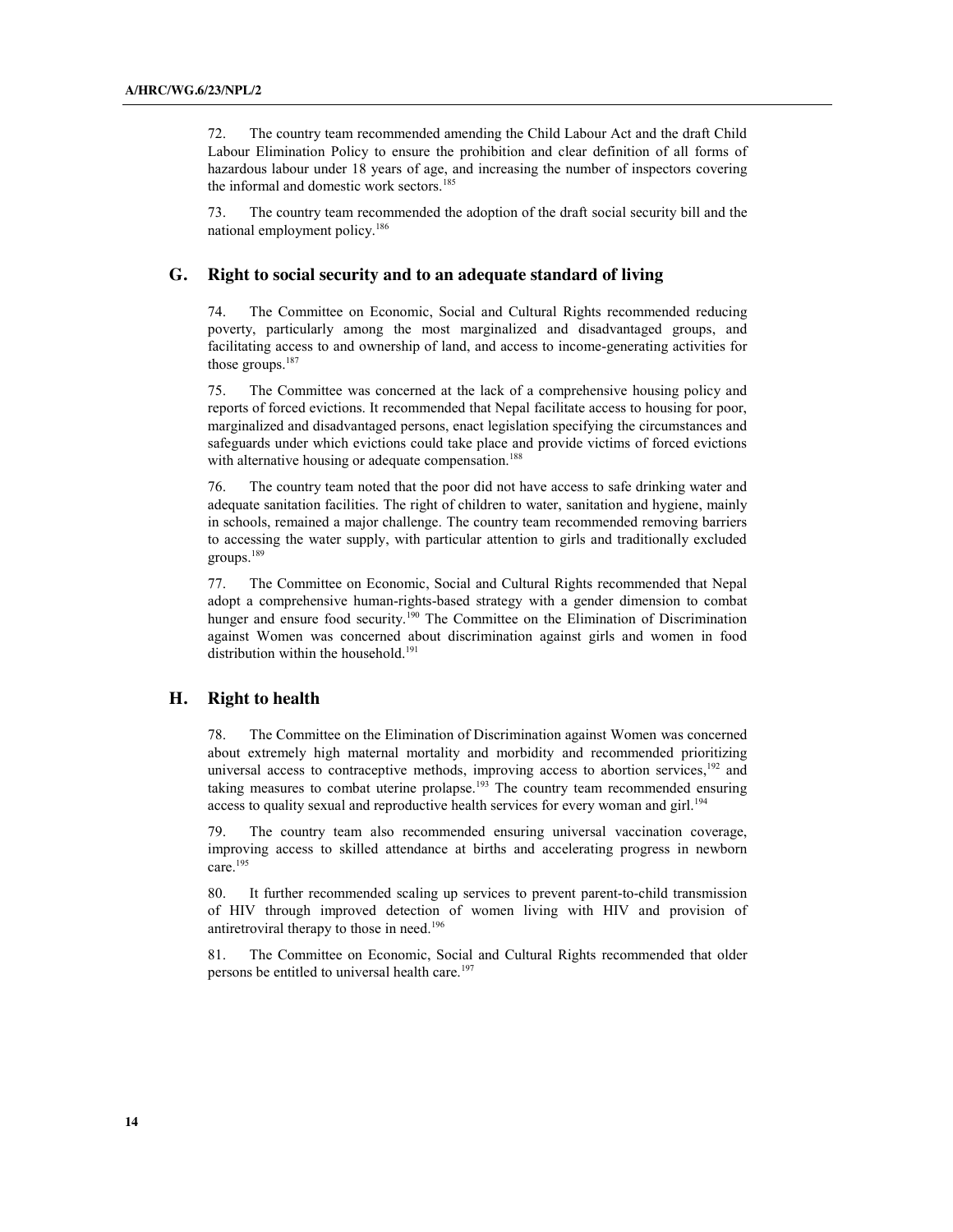#### **I. Right to education**

82. The Committee on Economic, Social and Cultural Rights called on Nepal to adopt legislation making primary school compulsory and secondary school free, as well as to provide mother-tongue-based multilingual education and ensure access to schooling in rural areas and for Dalit and indigenous children.<sup>198</sup>

83. The country team recommended that Nepal revise the Education Act and implement the national education equity strategy.<sup>199</sup>

84. The Committee on the Elimination of Discrimination against Women urged Nepal to achieve universal provision of quality education for girls and increase the recruitment of female teachers.200

#### **J. Cultural rights**

85. UNESCO encouraged Nepal to fully implement the relevant provisions that promoted access to and participation in cultural heritage and creative expression.<sup>201</sup>

#### **K. Persons with disabilities**

86. The country team indicated that there was a lack of credible, disaggregated data on disability. It recommended removing legal and practical barriers (physical infrastructure, widespread stigma, inadequate registration, limited resource allocation and lack of access to inclusive services, including education and employment) for persons with disabilities.<sup>202</sup>

# **L. Minorities and indigenous peoples**

87. In 2013, the Special Rapporteur on indigenous peoples reiterated recommendations made in 2009 noting the importance of providing special mechanisms to ensure effective participation by indigenous people, through their own representative institutions, in developing a new constitution. The Special Rapporteur noted that the United Nations Declaration on the Rights of Indigenous Peoples and ILO Convention No. 169 should function as benchmarks to address the many human rights challenges faced by indigenous peoples in Nepal.<sup>203</sup>

88. The country team recommended endorsing the national action plan to implement ILO Convention No. 169. 204

89. The Committee on Economic, Social and Cultural Rights recommended that Nepal complete the process of recognizing indigenous peoples whose claims were under consideration; guarantee their right to own, use and develop their ancestral lands; seek their free, prior and informed consent before any development project;<sup>205</sup> and ensure their full enjoyment of cultural rights.<sup>206</sup>

90. In 2012, under its early warning procedure, the Committee on the Elimination of Racial Discrimination expressed concern about allegations that indigenous leaders and the Pallo Kirant Limbuwan Rastriya Manch continued to be harassed by the State under criminal charges, including sedition and treason, and allegations suggesting that most of the indigenous leaders of Limbuwan had fled Nepal to escape persecution.<sup>207</sup> In 2013, after receiving a response from Nepal, the Committee requested further information on measures taken to improve the situation of Limbuwan people and said that it would welcome information on measures taken to engage in a dialogue with them.<sup>208</sup>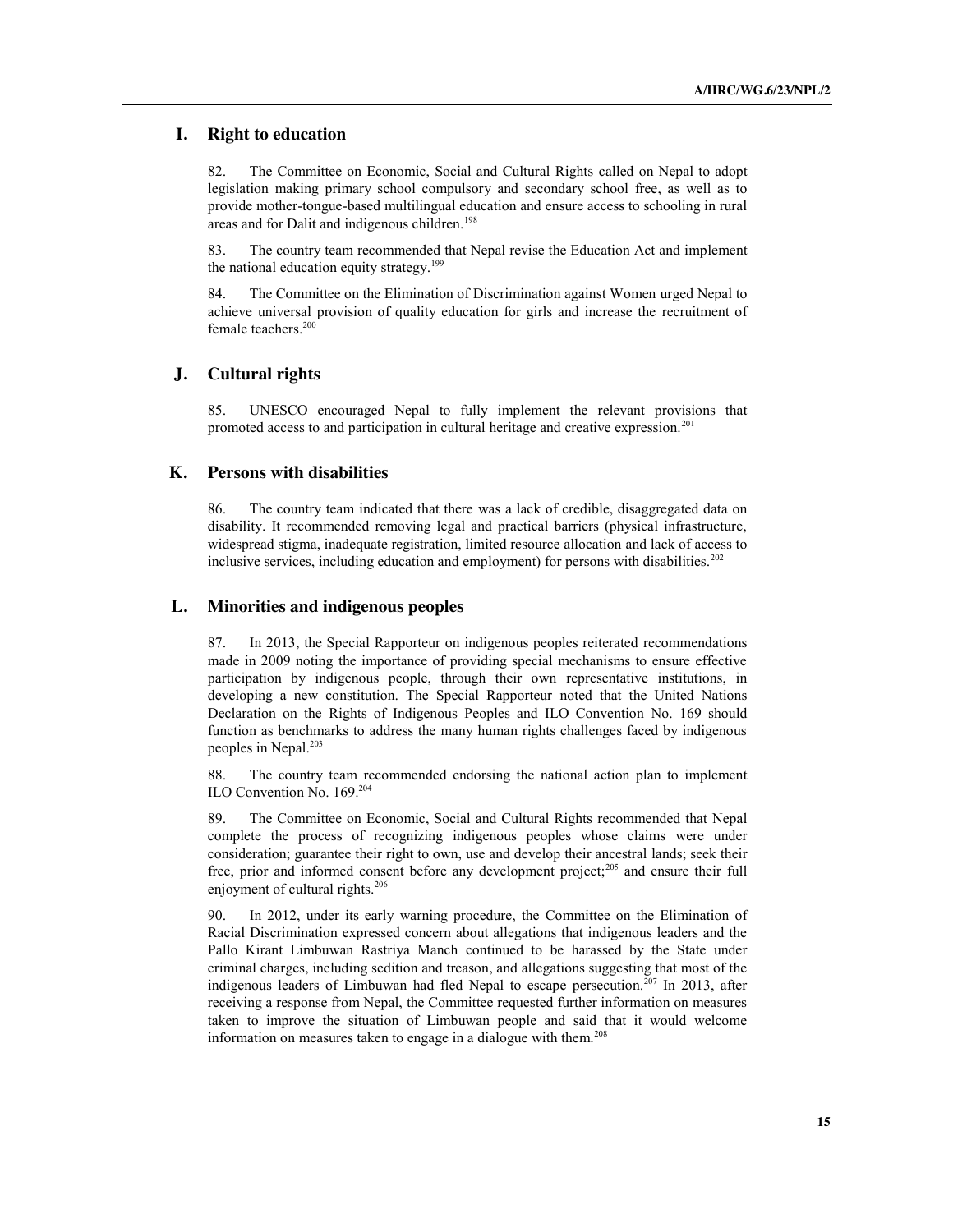#### **M. Migrants, refugees and asylum seekers**

91. The Committee on the Elimination of Discrimination against Women remained concerned about the situation of Nepalese women migrant workers.<sup>209</sup> The country team recommended that the Government develop and enforce guidelines to ensure that recruitment processes corresponded to international ethical principles, including genderresponsive migration and social protection.<sup>210</sup>

92. The Human Rights Committee commended Nepal for hosting large numbers of refugees and asylum seekers.211 UNHCR noted that Nepal continued to generously host large numbers of refugees, and permit new arrivals safe transit.<sup>212</sup>

93. The Committee on Economic, Social and Cultural Rights was concerned at the lack of an appropriate refugee status determination procedure, and recommended the adoption of a refugee law.213 The Human Rights Committee was concerned about the lack of legislation protecting against refoulement.<sup>214</sup> The Committee on the Elimination of Discrimination against Women recommended paying particular attention to the vulnerability of asylumseeking and refugee women.<sup>215</sup>

94. In relation to a 2011 universal periodic review recommendation,  $2^{16}$  UNHCR, and the Human Rights Committee, recommended that Nepal carry out a comprehensive census and registration exercise of long-staying Tibetans to issue identity documents to Tibetans residing in Nepal.<sup>217</sup>

95. UNHCR recommended that Nepal pursue efforts to find durable solutions for refugees.<sup>218</sup>

96. In line with recommendations from the first cycle,<sup>219</sup> UNHCR recommended that Nepal give priority to the adoption of legislation and policy in line with international standards, ensure respect of the principle of non-refoulement and exempt, in a timely manner, refugees and asylum seekers from penalties imposed on foreigners for irregular entry or presence in Nepal.<sup>220</sup>

97. The Committee on the Elimination of Discrimination against Women strongly urged that children born in the territory of Nepal who would otherwise be stateless be granted citizenship.<sup>221</sup>

#### **N. Right to development, and environmental issues**

98. The country team recommended incorporating issues related to preparedness for and impact of disasters into the development agenda.<sup>222</sup>

99. On 25 April 2015, an earthquake struck Nepal, causing widespread destruction and loss of life. The initial earthquake was followed by aftershocks and another powerful quake on 12 May. As at 25 May, the earthquakes had caused 8,659 deaths and injured over 100,000 people; 384 people were missing and 95,100 people displaced. Fifty-five per cent of those who died were female; early data showed that women and girls were disproportionately affected, depending on their social roles and locations. Many people affected by the disaster are highly vulnerable, based on socioeconomic, language, religious, caste, ethnic and geographic factors. Protection principles and promotion of access, safety and dignity in humanitarian aid are imperative in humanitarian action.<sup>223</sup>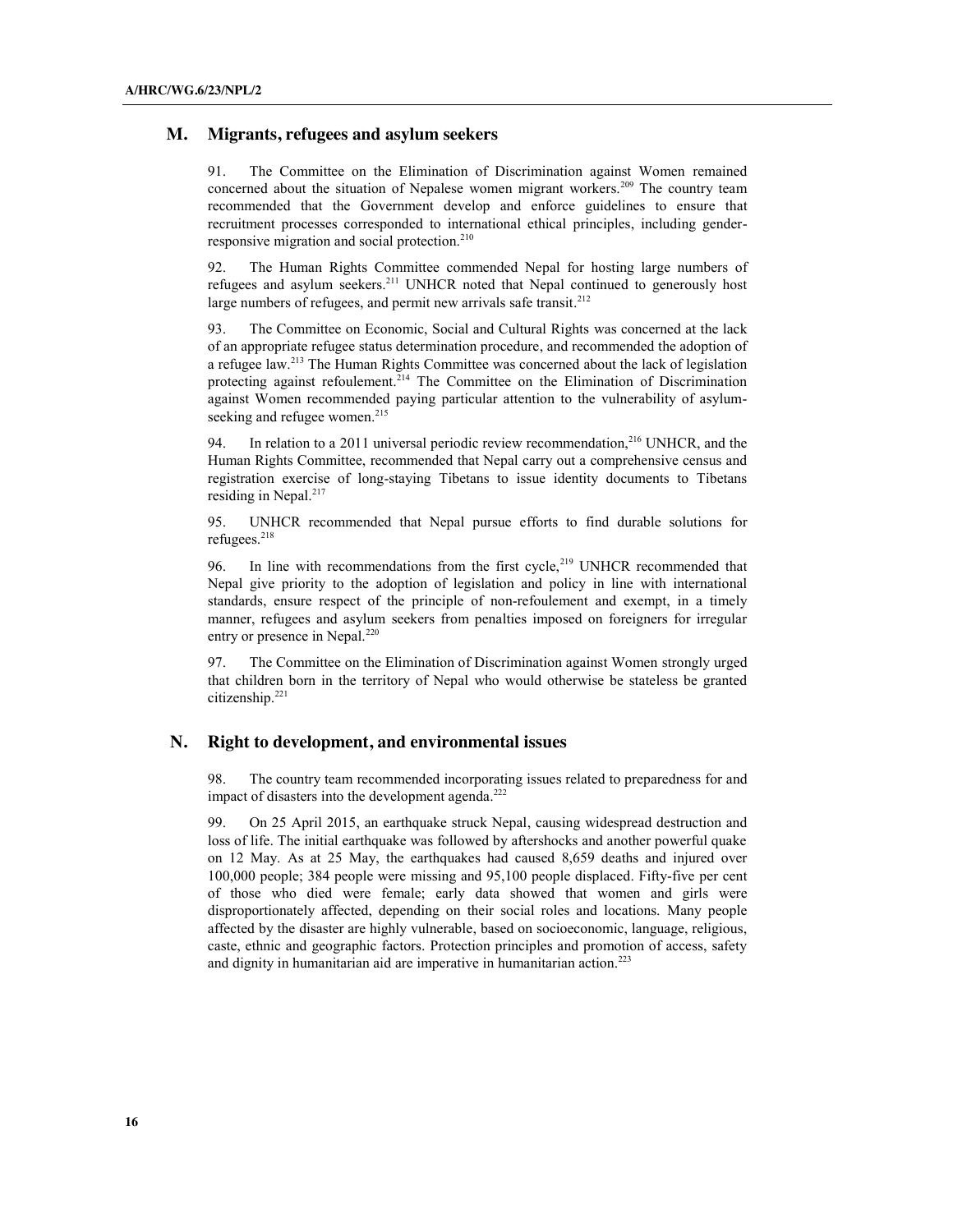| Unless indicated otherwise, the status of ratification of instruments listed in the table may be found on |
|-----------------------------------------------------------------------------------------------------------|
| the official website of the United Nations Treaty Collection database, Office of Legal Affairs of the     |
| United Nations Secretariat, http://treaties.un.org/. Please also refer to the United Nations compilation  |
| on Nepal from the previous cycle (A/HRC/WG.6/10/NPL/2).                                                   |

 $2^2$  The following abbreviations have been used in the present document:

| <b>ICERD</b>      | International Convention on the Elimination of All Forms of Racial                 |
|-------------------|------------------------------------------------------------------------------------|
|                   | Discrimination                                                                     |
| <b>ICESCR</b>     | International Covenant on Economic, Social and Cultural Rights                     |
| <b>OP-ICESCR</b>  | Optional Protocol to ICESCR                                                        |
| <b>ICCPR</b>      | International Covenant on Civil and Political Rights                               |
| <b>ICCPR-OP 1</b> | Optional Protocol to ICCPR                                                         |
| <b>ICCPR-OP 2</b> | Second Optional Protocol to ICCPR, aiming at the abolition of the death<br>penalty |
| <b>CEDAW</b>      | Convention on the Elimination of All Forms of Discrimination against<br>Women      |
| <b>OP-CEDAW</b>   | Optional Protocol to CEDAW                                                         |
| <b>CAT</b>        | Convention against Torture and Other Cruel, Inhuman or Degrading                   |
|                   | <b>Treatment or Punishment</b>                                                     |
| OP-CAT            | Optional Protocol to CAT                                                           |
| <b>CRC</b>        | Convention on the Rights of the Child                                              |
| OP-CRC-AC         | Optional Protocol to CRC on the involvement of children in armed conflict          |
| OP-CRC-SC         | Optional Protocol to CRC on the sale of children, child prostitution and child     |
|                   | pornography                                                                        |
| OP-CRC-IC         | Optional Protocol to CRC on a communications procedure                             |
| <b>ICRMW</b>      | International Convention on the Protection of the Rights of All Migrant            |
|                   | Workers and Members of Their Families                                              |
| <b>CRPD</b>       | Convention on the Rights of Persons with Disabilities                              |
| <b>OP-CRPD</b>    | Optional Protocol to CRPD                                                          |
| <b>ICPPED</b>     | International Convention for the Protection of All Persons from Enforced           |
|                   | Disappearance                                                                      |
|                   |                                                                                    |

- <sup>3</sup> Individual complaints: ICCPR-OP 1, art. 1; OP-CEDAW, art. 1; OP-CRPD, art. 1; OP-ICESCR, art. 1; OP-CRC-IC, art. 5; ICERD, art. 14; CAT, art. 22; ICRMW, art. 77; and ICPPED, art. 31. Inquiry procedure: OP-CEDAW, art. 8; CAT, art. 20; ICPPED, art. 33; OP-CRPD, art. 6; OP-ICESCR, art. 11; and OP-CRC-IC, art. 13. Inter-State complaints: ICCPR, art. 41; ICRMW, art. 76; ICPPED, art. 32; CAT, art. 21; OP-ICESCR, art. 10; and OP-CRC-IC, art. 12. Urgent action: ICPPED, art. 30.
- <sup>4</sup> Geneva Convention for the Amelioration of the Condition of the Wounded and Sick in Armed Forces in the Field (First Convention); Geneva Convention for the Amelioration of the Condition of Wounded, Sick and Shipwrecked Members of Armed Forces at Sea (Second Convention); Geneva Convention relative to the Treatment of Prisoners of War (Third Convention); Geneva Convention relative to the Protection of Civilian Persons in Time of War (Fourth Convention); Protocol Additional to the Geneva Conventions of 12 August 1949, and relating to the Protection of Victims of International Armed Conflicts (Protocol I); Protocol Additional to the Geneva Conventions of 12 August 1949, and relating to the Protection of Victims of Non-International Armed Conflicts (Protocol II). For the official status of ratifications, see International Committee of the Red Cross, www.icrc.org/IHL.
- <sup>5</sup> International Labour Organization (ILO) Forced Labour Convention, 1930 (No. 29); Abolition of Forced Labour Convention, 1957 (No. 105); Right to Organise and Collective Bargaining Convention, 1949 (No. 98); Equal Remuneration Convention, 1951 (No. 100); Discrimination (Employment and Occupation) Convention, 1958 (No. 111); Minimum Age Convention, 1973 (No. 138); Worst Forms of Child Labour Convention, 1999 (No. 182).
- <sup>6</sup> ILO Indigenous and Tribal Peoples Convention, 1989 (No. 169).
- <sup>7</sup> 1951 Convention relating to the Status of Refugees and its 1967 Protocol, 1954 Convention relating to the Status of Stateless Persons, and 1961 Convention on the Reduction of Statelessness.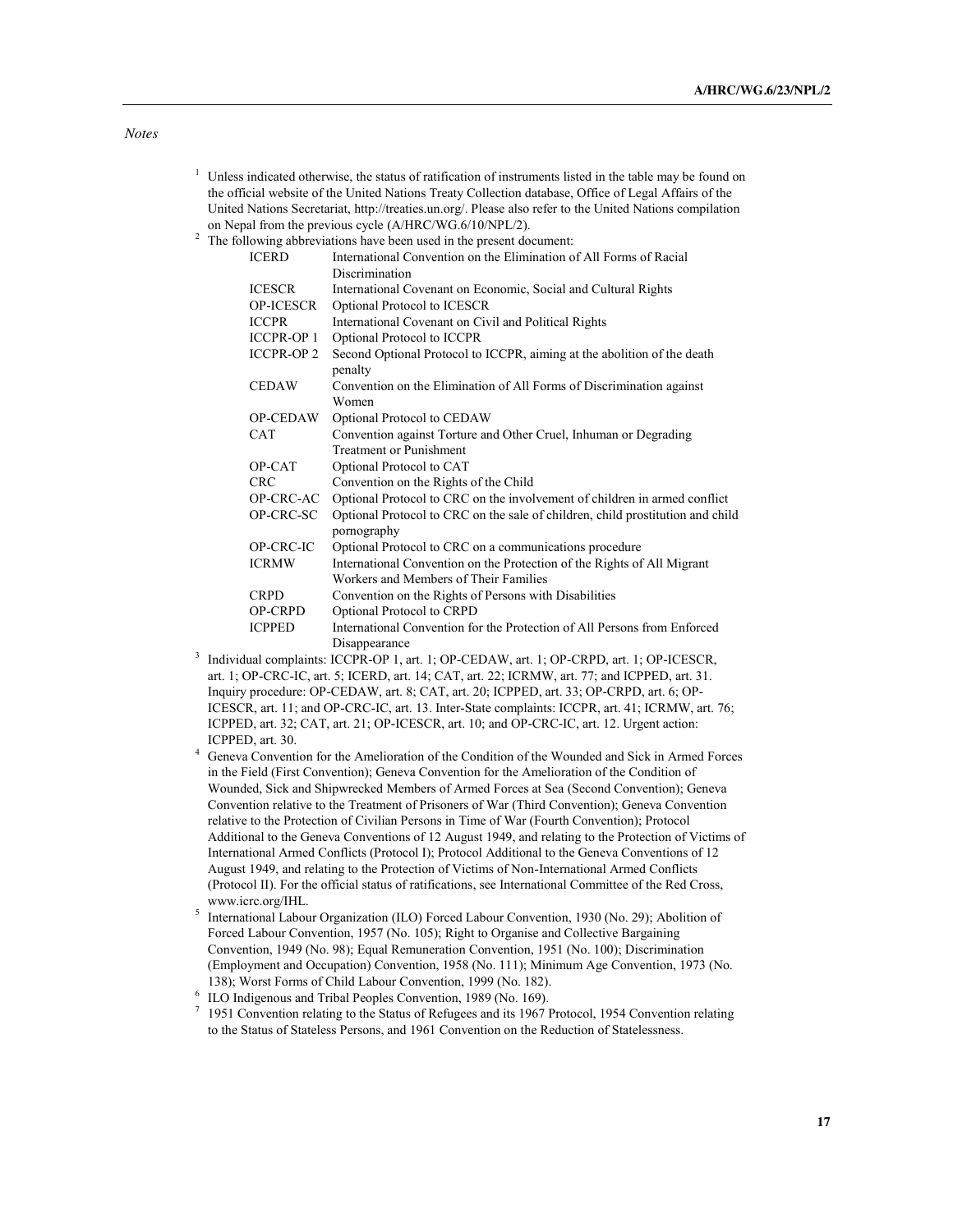- <sup>8</sup> ILO Freedom of Association and Protection of the Right to Organise Convention, 1948 (No. 87).
- <sup>9</sup> ILO Domestic Workers Convention, 2011 (No. 189).
- <sup>10</sup> Protocol Additional to the Geneva Conventions of 12 August 1949, and relating to the Adoption of an Additional Distinctive Emblem (Protocol III). For the official status of ratifications, see International Committee of the Red Cross, at www.icrc.org/IHL.
- <sup>11</sup> See A/67/44, annex XIII, para. 110 (p).
- <sup>12</sup> Ibid., para. 110 (o); see also CAT/C/NPL/Q/3-5, para. 45.
- <sup>13</sup> See A/HRC/19/61/Add.3, para. 84.
- <sup>14</sup> See United Nations country team submission for the universal periodic review of Nepal, para. 1.
- <sup>15</sup> See A/HRC/17/5, para. 109; and recommendations in paras. 109.2 (Chile), 109.4 (Spain) and 109.5 (Sweden).<br><sup>16</sup> See A/HRC/19/58/Add.4, para. 28. See also CEDAW/C/NPL/CO/4-5, para. 48.
- 
- <sup>17</sup> See country team submission, para. 1.
- <sup>18</sup> See E/C.12/NPL/CO/3, para. 30. See also CEDAW/C/NPL/CO/4-5, para. 48.
- <sup>19</sup> See country team submission, para. 1.
- <sup>20</sup> Ibid., para. 1.
- <sup>21</sup> See CEDAW/C/NPL/CO/4-5, para. 30. See also country team submission, para. 1.
- $22$  See country team submission, para. 1.
- <sup>23</sup> See A/67/44, annex XIII, para. 122. See also CAT/C/NPL/Q/3-5, para. 45.
- <sup>24</sup> See CRC/C/OPSC/NPL/CO/1, para. 24.
- <sup>25</sup> See CEDAW/C/NPL/CO/4-5, para. 22; and CRC/C/OPSC/NPL/CO/1, para. 24.
- <sup>26</sup> See A/HRC/17/5, paras. 109.7 (Algeria) (Republic of Moldova) (Slovenia) (Switzerland) (Netherlands) and 109.10 (Japan).
- <sup>27</sup> See Office of the United Nations High Commissioner for Refugees (UNHCR) submission for the universal periodic review of Nepal, p. 6.
- <sup>28</sup> See country team submission, para. 1.
- <sup>29</sup> See E/C.12/NPL/CO/3, para. 10; and CEDAW/C/NPL/CO/4-5, para. 26. See also CAT/C/NPL/O/3-5, para. 17.
- <sup>30</sup> See United Nations Educational, Scientific and Cultural Organization (UNESCO) submission for the universal periodic review of Nepal, para. 44.
- See letter dated 30 August 2013 from the Committee on the Elimination of Racial Discrimination to the Permanent Representative of Nepal to the United Nations Office at Geneva, p. 1. Available from http://tbinternet.ohchr.org/Treaties/CERD/Shared%20Documents/NPL/INT\_CERD\_ALE\_NPL\_7100 \_E.pdf.
- $32 \overline{^2}$  See E/C.12/NPL/CO/3, para. 5.
- <sup>33</sup> See CEDAW/C/NPL/CO/4-5, para. 10.
- <sup>34</sup> See A/HRC/19/61/Add.3, para. 78.
- 
- <sup>35</sup> See CCPR/C/NPL/CO/2, para. 10.<br><sup>36</sup> See A/67/44, annex XIII, para. 109 (b).
- $37$  Ibid. See also A/67/44, annex XIII, paras. 3, 6, 80-81 and 94.
- <sup>38</sup> See A/HRC/19/58/Add.4, para. 15. See also A/67/44, annex XIII, para. 95.
- <sup>39</sup> See CCPR/C/NPL/CO/2, para. 13. See also CEDAW/C/NPL/CO/4-5, para. 19.
- $40$  See CEDAW/C/NPL/CO/4-5, para. 20.
- <sup>41</sup> Ibid. See also CRC/C/NPL/Q/3-5, para. 8; www2.ohchr.org/english/bodies/cedaw/docs/co/CEDAW-C-NPL-CO-4-5.pdf; and country team submission, para. 16.
- <sup>42</sup> See country team submission, para. 5.
- 43 See CRC/C/OPSC/NPL/CO/1, para. 10.
- $^{44}$  Ibid., para. 38.<br> $^{45}$  See UNHCR st
- See UNHCR submission, p. 6. See also country team submission, para. 3.
- <sup>46</sup> According to article 5 of the rules of procedure of the International Coordinating Committee of National Institutions for the Promotion and Protection of Human Rights Sub-Committee on Accreditation, the classifications for accreditation used by the Sub-Committee are: A: voting member (fully in compliance with each of the Paris Principles); B: non-voting member (not fully in compliance with each of the Paris Principles or insufficient information provided to make a determination); and C: no status (not in compliance with the Paris Principles).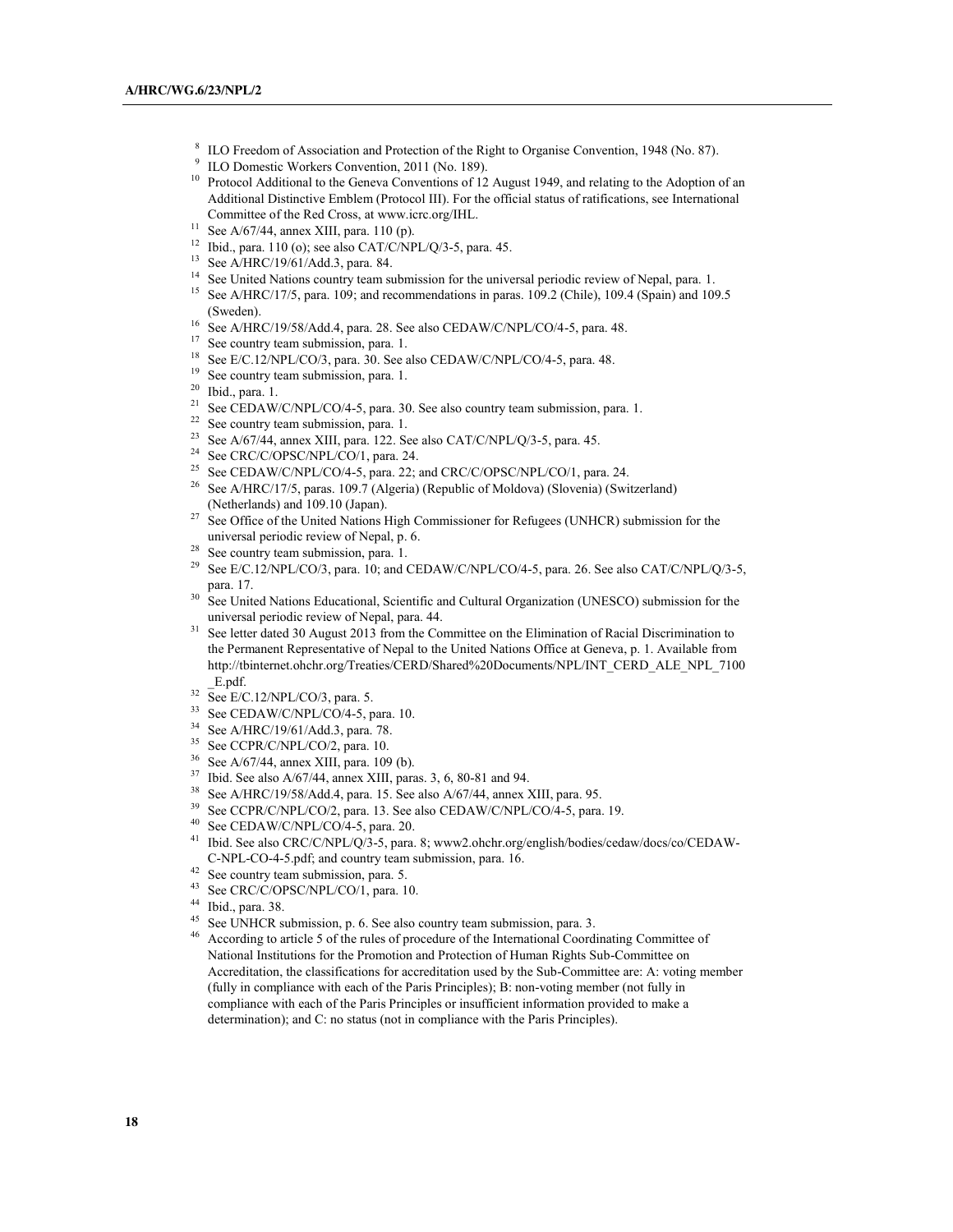- <sup>47</sup> For the list of national human rights institutions with accreditation status granted by the International Coordinating Committee of National Institutions for the Promotion and Protection of Human Rights, see A/HRC/27/40, annex.
- 48 See CCPR/C/NPL/CO/2, para. 7.
- <sup>49</sup> See A/HRC/19/58/Add.4, para. 26.<br> $^{50}$  See International Coordinating Cor-
- See International Coordinating Committee of National Institutions for the Promotion and Protection of Human Rights, "Report and recommendations of the session of the Sub-Committee on Accreditation", sect. 4.1.
- <sup>51</sup> See country team submission, para. 6.
- $52$  See E/C.12/NPL/CO/3, para. 8. See also CCPR/C/NPL/CO/2, para. 7; CAT/C/NPL/Q/3-5, para. 10; CEDAW/C/NPL/CO/4-5, para. 45; and letter dated 5 June 2015 from the Permanent Mission of Nepal to the United Nations Office and other international organizations in Geneva to the secretariat of the Human Rights Committee (available from

http://tbinternet.ohchr.org/\_layouts/treatybodyexternal/Download.aspx?symbolno=INT%2fCCPR%2f AFR%2fNPL%2f20815&Lang=en), pp. 7-8.

- <sup>53</sup> See A/HRC/19/61/Add.3, para. 81.
- <sup>54</sup> See country team submission, para. 6.
- <sup>55</sup> Ibid., para. 8.
- <sup>56</sup> Ibid., para. 7.
- <sup>57</sup> See UNESCO submission, para. 44.
- <sup>58</sup> See CCPR/C/NPL/CO/2, para. 21.<br> $^{59}$  See letter dated 5 June 2015 from t
- See letter dated 5 June 2015 from the Permanent Mission of Nepal to the United Nations Office and other international organizations in Geneva to the secretariat of the Human Rights Committee.
- <sup>60</sup> See letter dated 9 June 2015 from the Human Rights Committee to the Permanent Mission of Nepal to the United Nations Office and other international organizations in Geneva.
- $61$  See CEDAW/C/NPL/CO/4-5, para. 49.
- <sup>62</sup> See www2.ohchr.org/english/bodies/cedaw/docs/co/CEDAW-C-NPL-CO-4-5.pdf.
- $63$  See CAT/C/NPL/CO/2, para. 38.
- $^{64}$  See CAT/C/NPL/CO/2/Add.1.
- See letter dated 15 May 2008 from the Rapporteur for follow-up on conclusions and recommendations of the Committee against Torture to the Permanent Representative of Nepal to the United Nations Office at Geneva. Available from http://tbinternet.ohchr.org/Treaties/CAT/Shared%20Documents/NPL/INT\_CAT\_FUF\_NPL\_11791\_ E.pdf.
- <sup>66</sup> See CCPR/C/99/D/1870/2009, CCPR/C/100/3, CCPR/C/101/3, CCPR/C/101/D/1761/2008, CCPR/C/105/D/1863/2009 and CCPR/C/108/D/1865/2009.<br><sup>67</sup> See A/67/44, annex XIII, paras. 88-99.
- 
- 
- 
- <sup>68</sup> Ibid., para. 1. See also A/67/44, para. 89.<br><sup>69</sup> See CCPR/C/NPL/CO/2, para. 6.<br><sup>70</sup> See A/67/44, paras. 97 and 98; and A/67/44, annex XIII, para. 13.
- <sup>71</sup> See A/67/44, para. 98; and A/67/44, annex XIII, paras. 14, 18-40 and 111-130.<br><sup>72</sup> See A/67/44, para. 100.
- 
- $^{73}$  For the titles of special procedures, see www.ohchr.org/EN/HRBodies/SP/Pages/Themes.aspx and www.ohchr.org/EN/HRBodies/SP/Pages/Countries.aspx.
- <sup>74</sup> See A/HRC/19/61/Add.3 and
- www2.ohchr.org/english/bodies/hrcouncil/docs/16session/A.HRC.16.52.Add.2\_AV.pdf.
- <sup>75</sup> See A/HRC/19/58/Add.4.
- <sup>76</sup> See www.ohchr.org/EN/Countries/AsiaRegion/Pages/NPIndex.aspx.<br><sup>77</sup> See country team submission, page 13.
- See country team submission, para. 13.
- <sup>78</sup> See CCPR/C/NPL/CO/2, para. 8.
- <sup>79</sup> See CEDAW/C/NPL/CO/4-5, para. 5. See also CEDAW/C/NPL/CO/4-5, para. 4; and E/C.12/NPL/CO/3, para. 4.
- <sup>80</sup> See CEDAW/C/NPL/CO/4-5, para. 17; CCPR/C/NPL/CO/2, para. 8; and E/C.12/NPL/CO/3, para. 14.
- $81$  See CEDAW/C/NPL/CO/4-5, para. 39.
- <sup>82</sup> See CCPR/C/NPL/CO/2, para. 9; E/C.12/NPL/CO/3, paras. 4 and 11; and CRC/C/OPSC/NPL/CO/1, para. 4.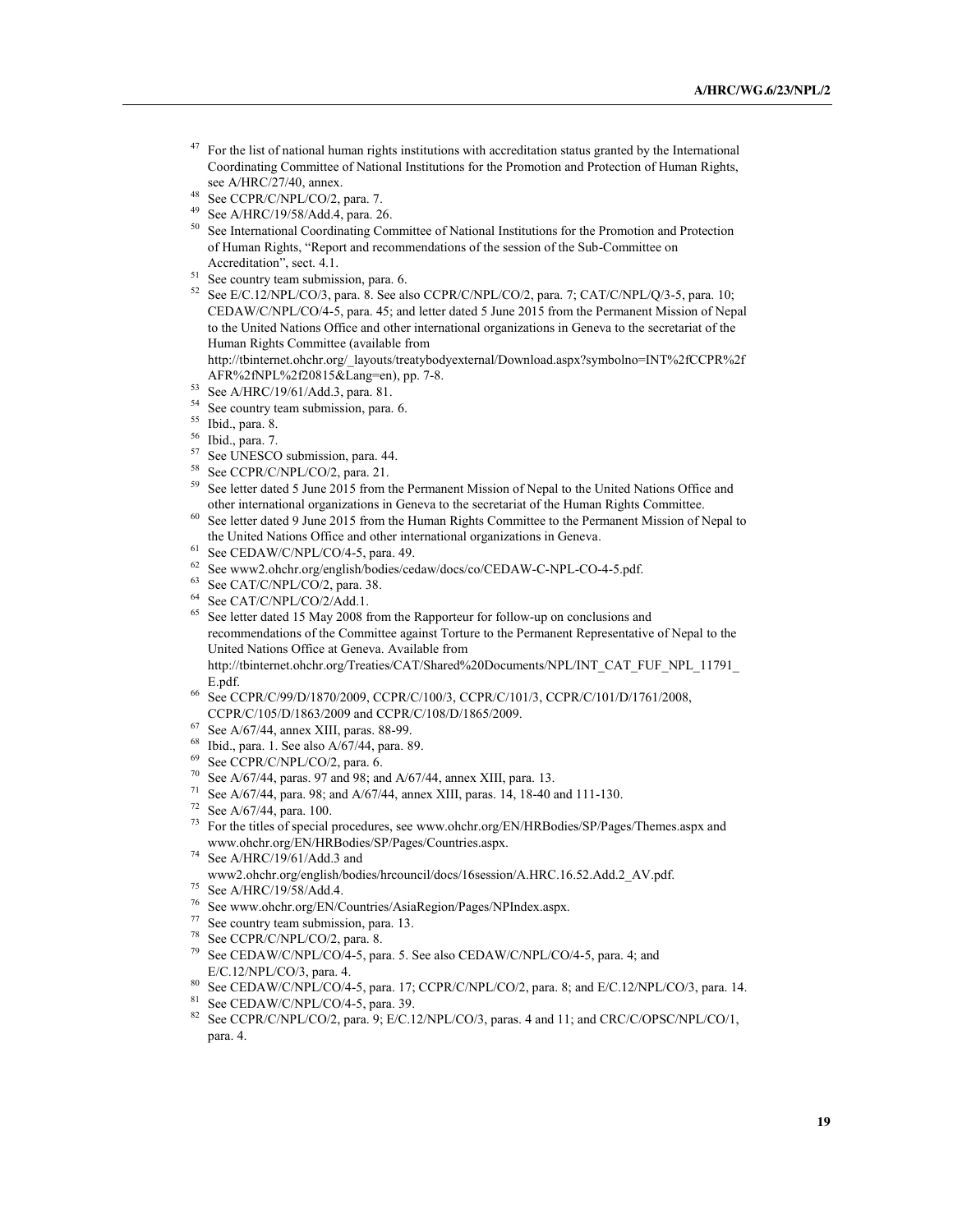- See CCPR/C/NPL/CO/2, para. 9. See also E/C.12/NPL/CO/3, para. 11; and CRC/C/OPSC/NPL/CO/1, para. 21.
- $84$  See E/C.12/NPL/CO/3, para. 11.
- <sup>85</sup> See CCPR/C/NPL/CO/2, para. 20. See also CEDAW/C/NPL/CO/4-5, para. 26.
- <sup>86</sup> See CEDAW/C/NPL/CO/4-5, para. 25. See also E/C.12/NPL/CO/3, para. 12; and www2.ohchr.org/english/bodies/cedaw/docs/co/CEDAW-C-NPL-CO-4-5.pdf.
- <sup>87</sup> See UNHCR submission, p. 6.
- <sup>88</sup> See country team submission, para. 52.
- <sup>89</sup> See CCPR/C/NPL/CO/2, para. 10. See also A/67/44, annex XIII, paras. 5, 47-48, 62 and 64; and CAT/C/NPL/Q/3-5, para. 34.
- <sup>90</sup> See CCPR/C/NPL/CO/2, para. 10. See also letter dated 5 June 2015 from the Permanent Mission of Nepal to the United Nations Office and other international organizations in Geneva to the secretariat of the Human Rights Committee, p. 8.
- <sup>91</sup> See A/67/44, annex XIII, para. 109 (c). See also CCPR/C/NPL/CO/2, para. 10.
- <sup>92</sup> See A/67/44, annex XIII, para. 54. See also A/67/44, annex XIII, paras. 56, 102 and 103.
- <sup>93</sup> See A/67/44, annex XIII, paras. 80 and 85
- <sup>94</sup> See CCPR/C/NPL/CO/2, para. 10. See also A/67/44, annex XIII, paras. 109 (a) and 110 (b) and CAT/C/NPL/Q/3-5, para. 9.
- <sup>95</sup> See A/67/44, annex XIII, paras. 99 and 110 (j). See also CAT/C/NPL/Q/3-5, para. 25; and CRC/C/NPL/Q/3-5, para. 18.
- <sup>96</sup> See A/67/44, annex XIII, para. 99. See also A/67/44, annex XIII, para. 59; CAT/C/NPL/Q/3-5, para. 35; and CRC/C/NPL/Q/3-5, para. 7.
- <sup>97</sup> See A/67/44, annex XIII, para. 61. See also A/67/44, annex XIII, paras. 45-46 and 105; and cases before the Human Rights Committee (CCPR/C/101/D/1761/2008 and CCPR/C/105/D/1863/2009).
- <sup>98</sup> See CCPR/C/NPL/CO/2, para. 11.<br><sup>99</sup> See A/67/44, appex XIII, para. 46.
- See A/67/44, annex XIII, para. 46.
- <sup>100</sup> See CCPR/C/NPL/CO/2, para. 12. See also A/67/44, annex XIII, paras. 56 and 110 (e); and CAT/C/NPL/Q/3-5, para. 11.
- <sup>101</sup> See CCPR/C/NPL/CO/2, para. 12. See also CAT/C/NPL/Q/3-5, paras. 40-41; and cases before the Human Rights Committee (CCPR/C/99/D/1870/2009, CCPR/C/105/D/1863/2009 and CCPR/C/108/D/1865/2009), as well as CCPR/C/101/3.
- <sup>102</sup> See E/C.12/NPL/CO/3, para. 20. See also CCPR/C/NPL/CO/2, para. 13; CAT/C/NPL/Q/3-5, para. 15; and CEDAW/C/NPL/CO/4-5, para. 19.
- <sup>103</sup> See CCPR/C/NPL/CO/2, para. 13.
- <sup>104</sup> See CRC/C/OPSC/NPL/CO/1, para. 21.
- <sup>105</sup> See E/C.12/NPL/CO/3, para. 20. See also CEDAW/C/NPL/CO/4-5, para. 20; and CCPR/C/NPL/CO/2, para. 13.
- <sup>106</sup> See CCPR/C/NPL/CO/2, para. 13.
- <sup>107</sup> See country team submission, para. 16.
- <sup>108</sup> See CEDAW/C/NPL/CO/4-5, para. 30.
- <sup>109</sup> See E/C.12/NPL/CO/3, para. 14. See also CEDAW/C/NPL/CO/4-5, para. 17; CRC/C/OPSC/NPL/CO/1, para. 27; CRC/C/NPL/Q/3-5, para. 9; and CCPR/C/NPL/CO/2, para. 8.
- <sup>110</sup> See E/C.12/NPL/CO/3, para. 14. See also CRC/C/OPSC/NPL/CO/1, para. 28; CRC/C/NPL/Q/3-5, para. 9; CEDAW/C/NPL/CO/4-5, paras. 18 and 32 (d); and CCPR/C/NPL/CO/2, para. 8.
- <sup>111</sup> See CEDAW/C/NPL/CO/4-5, paras. 17 and 18. See also CCPR/C/NPL/CO/2, para. 8; and CRC/C/NPL/Q/3-5, para. 9.
- <sup>112</sup> See CRC/C/OPSC/NPL/CO/1, para. 27. See also CRC/C/NPL/Q/3-5, para. 9; CEDAW/C/NPL/CO/4-5, paras. 17 and 43; E/C.12/NPL/CO/3, para. 14.; and CCPR/C/NPL/CO/2, para. 8.
- <sup>113</sup> See CRC/C/OPSC/NPL/CO/1, para. 28; and CEDAW/C/NPL/CO/4-5, para. 28. See also CEDAW/C/NPL/CO/4-5, para. 44; and CRC/C/OPSC/NPL/CO/1, para. 4.
- <sup>114</sup> See E/C.12/NPL/CO/3, para. 14.
- <sup>115</sup> See country team submission, para. 25.
- <sup>116</sup> See E/C.12/NPL/CO/3, para. 18.<br><sup>117</sup> See CCPP/C/NPL/CO/2, para. 15
- 
- <sup>117</sup> See CCPR/C/NPL/CO/2, para. 18<br><sup>118</sup> See CEDAW/C/NPL/CO/4-5, para. 29.
- <sup>119</sup> Ibid., para. 30.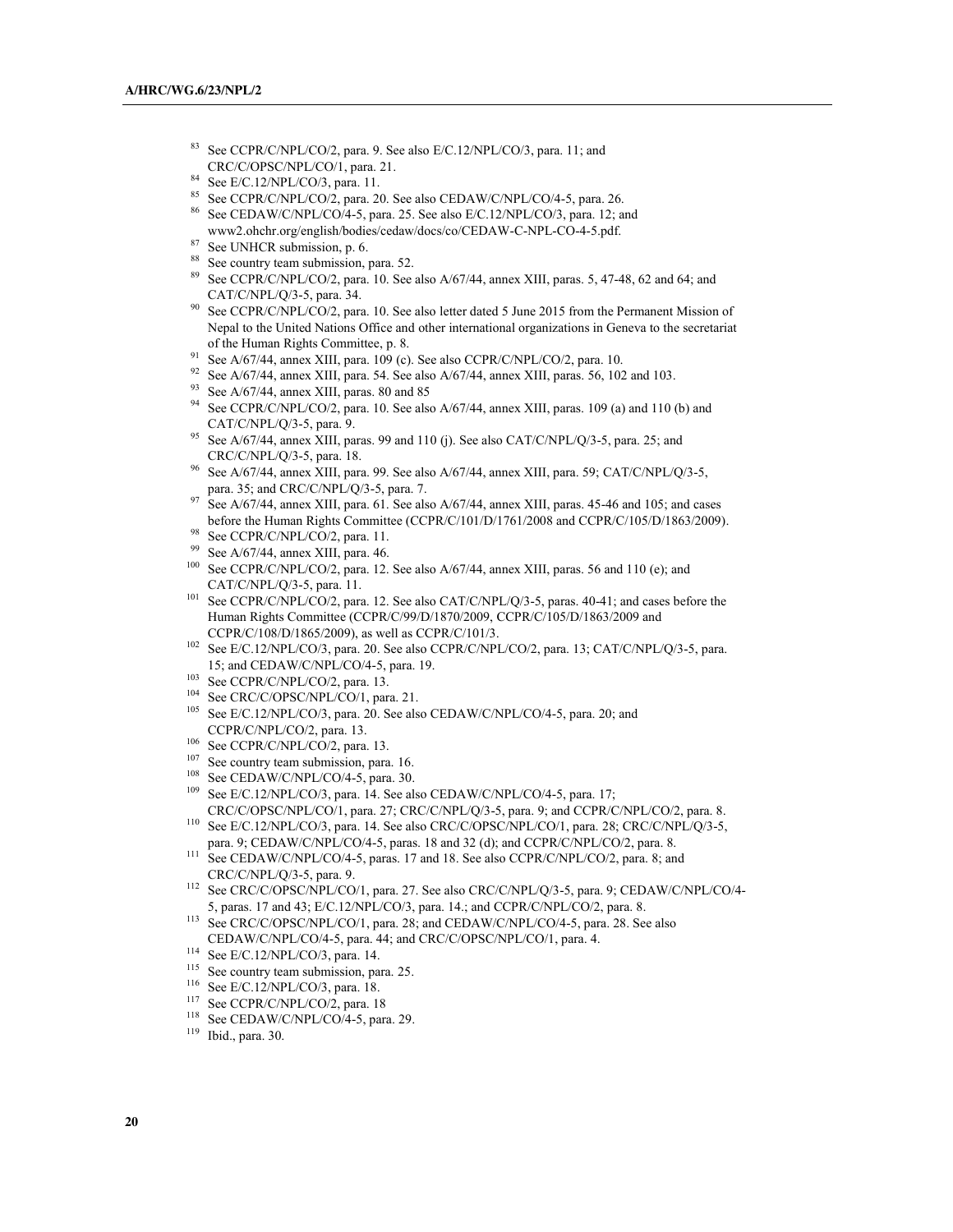- <sup>120</sup> See CCPR/C/NPL/CO/2, para. 18.
- See E/C.12/NPL/CO/3, para. 18.
- <sup>122</sup> See country team submission, para. 18.
- <sup>123</sup> See CCPR/C/NPL/CO/2, para. 18. See also CRC/C/OPSC/NPL/CO/1, para. 33.
- <sup>124</sup> See CCPR/C/NPL/CO/2, para. 18. See also CEDAW/C/NPL/CO/4-5, para. 22; and E/C.12/NPL/CO/3, para. 22.
- <sup>125</sup> See E/C.12/NPL/CO/3, para. 22. See also CRC/C/OPSC/NPL/CO/1, para. 33.
- <sup>126</sup> See E/C.12/NPL/CO/3, para. 22. See also CEDAW/C/NPL/CO/4-5, para. 22.
- <sup>127</sup> See CEDAW/C/NPL/CO/4-5, para. 21.
- <sup>128</sup> See CRC/C/OPSC/NPL/CO/1, para. 21.
- <sup>129</sup> Ibid., para. 25.
- <sup>130</sup> Ibid., para. 31.
- <sup>131</sup> Ibid., para. 37.
- <sup>132</sup> Ibid., para. 21.
- <sup>133</sup> Ibid., para. 26. See also CRC/C/OPSC/NPL/CO/1, para. 34; and CRC/C/NPL/Q/3-5, para. 16.
- <sup>134</sup> See CRC/C/OPSC/NPL/CO/1, paras. 21-22.
- <sup>135</sup> Ibid., para. 6.
- $136$  Ibid., para. 42.
- <sup>137</sup> Ibid., paras. 23-24. See also CRC/C/NPL/Q/3-5, para. 11.
- <sup>138</sup> See CCPR/C/NPL/CO/2, para. 15.
- <sup>139</sup> See CRC/C/OPSC/NPL/CO/1, para. 22.
- <sup>140</sup> See CRC/C/OPAC/NPL/Q/1, para. 7.
- <sup>141</sup> See A/HRC/19/61/Add.3, para. 82.
- <sup>142</sup> Ibid., para. 83.
- <sup>143</sup> See A/67/44, annex XIII, para. 110 (d). See also CCPR/C/NPL/CO/2, para. 11; CAT/C/NPL/Q/3-5, paras. 8 and 9; A/67/44, annex XIII, paras. 49-50, 66-70 and 105; and cases before the Human Rights Committee (CCPR/C/99/D/1870/2009 and CCPR/C/101/3).
- <sup>144</sup> See A/HRC/19/58/Add.4, para. 24.
- <sup>145</sup> See A/HRC/19/61/Add.3, para. 81. See also CCPR/C/NPL/CO/2, para. 16.
- <sup>146</sup> See CCPR/C/NPL/CO/2, para. 16.<br><sup>147</sup> See CCPP/C/NPL/CO/2, para. 5.8
- See CCPR/C/NPL/CO/2, para. 5. See also letter dated 5 June 2015 from the Permanent Mission of Nepal to the United Nations Office and other international organizations in Geneva to the secretariat of the Human Rights Committee, p. 3.
- <sup>148</sup> See CCPR/C/NPL/CO/2, para. 16. See also A/67/44, annex XIII, paras. 51, 70 and 105.
- <sup>149</sup> See CCPR/C/NPL/CO/2, para. 17. See also CRC/C/NPL/Q/3-5, para. 18.
- <sup>150</sup> See country team submission, para. 21.
- <sup>151</sup> See A/HRC/19/58/Add.4, para. 22.
- <sup>152</sup> Ibid., para. 16.
- <sup>153</sup> Ibid., para. 18.
- <sup>154</sup> See CCPR/C/NPL/CO/2, para. 5. See also A/67/44, annex XIII, paras. 72, 80, 82 and 103; and CAT/C/NPL/Q/3-5, para. 26.
- <sup>155</sup> See CCPR/C/NPL/CO/2, para. 5. See also CCPR/C/NPL/CO/2, para. 10; A/67/44, annex XIII, paras. 72, 74, 82, 86 and 105; and letter dated 5 June 2015 from the Permanent Mission of Nepal to the United Nations Office and other international organizations in Geneva to the secretariat of the Human Rights Committee, p. 4.
- <sup>156</sup> See A/67/44, annex XIII, para. 110 (h). See also CEDAW/C/NPL/CO/4-5, para. 36.<br><sup>157</sup> See www.ekshp.org/EM/NaugEusta/Bease/DisplayMaug.com/NaugID=14824.e.
- <sup>157</sup> See www.ohchr.org/EN/NewsEvents/Pages/DisplayNews.aspx?NewsID=14824&LangID=E. See also A/HRC/28/85, p. 25.
- <sup>158</sup> See www.ohchr.org/EN/NewsEvents/Pages/NepalPeace.aspx#sthash.SGNK81LS.dpuf.
- <sup>159</sup> See CEDAW/C/NPL/CO/4-5, para. 36. See also
- www2.ohchr.org/english/bodies/cedaw/docs/co/CEDAW-C-NPL-CO-4-5.pdf, para. 36.
- <sup>160</sup> See country team submission, para. 24.
- <sup>161</sup> Ibid. See also CEDAW/C/NPL/CO/4-5, paras. 35-36.
- <sup>162</sup> See CCPR/C/NPL/CO/2, para. 20. See also CRC/C/OPSC/NPL/CO/1, paras. 21-22; and CRC/C/NPL/Q/3-5, para. 5.
- <sup>163</sup> See CEDAW/C/NPL/CO/4-5, paras. 43-44.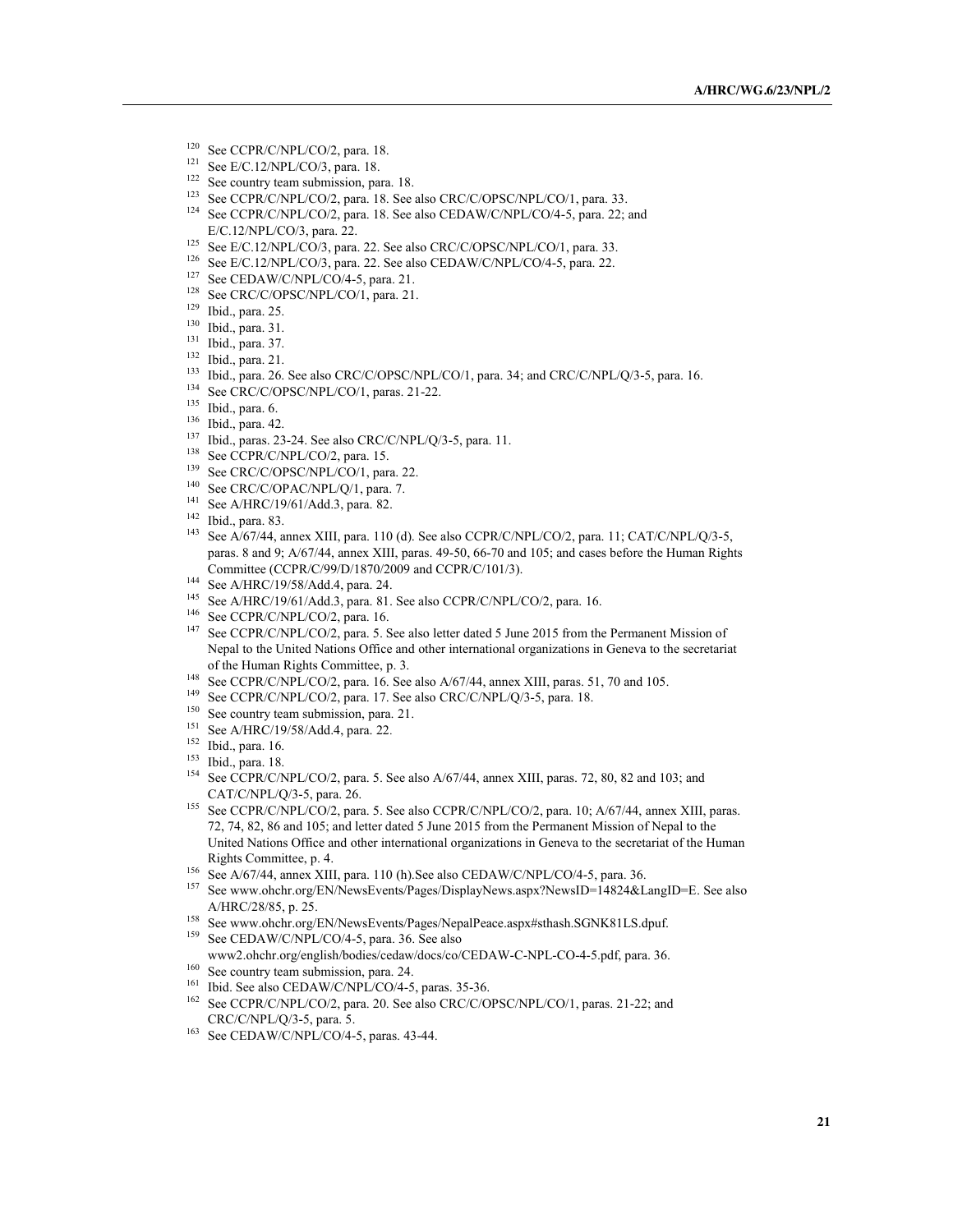- <sup>164</sup> Ibid., para. 44. See also E/C.12/NPL/CO/3, para. 12.
- See country team submission, para. 26.
- <sup>166</sup> Ibid., para. 27.
- <sup>167</sup> See UNESCO submission, para. 46.
- <sup>168</sup> See CCPR/C/NPL/CO/2, para. 19. See also CAT/C/NPL/Q/3-5, para. 42.
- <sup>169</sup> See UNESCO submission, para. 45.
- <sup>170</sup> See A/HRC/25/55/Add.3, paras. 310-311.
- <sup>171</sup> See A/HRC/19/58/Add.4, para. 25.
- <sup>172</sup> See A/HRC/25/55/Add.3, para. 312.
- <sup>173</sup> See CEDAW/C/NPL/CO/4-5, para. 23; and CCPR/C/NPL/CO/2, para. 8. See also E/C.12/NPL/CO/3, para. 13.
- <sup>174</sup> See CEDAW/C/NPL/CO/4-5, para. 24. See also country team submission, para. 28.
- <sup>175</sup> See E/C.12/NPL/CO/3, para. 17.
- <sup>176</sup> Ibid., para. 15. See also CEDAW/C/NPL/CO/4-5, para. 30.
- <sup>177</sup> See CEDAW/C/NPL/CO/4-5, para. 29.
- <sup>178</sup> See E/C.12/NPL/CO/3, para. 13.
- <sup>179</sup> Ibid., para. 16.
- <sup>180</sup> See country team submission, para. 29.
- <sup>181</sup> See E/C.12/NPL/CO/3, para. 4; and CRC/C/OPSC/NPL/CO/1, para. 11.
- <sup>182</sup> See E/C.12/NPL/CO/3, para. 21. See also CCPR/C/NPL/CO/2, para. 18.
- <sup>183</sup> See E/C.12/NPL/CO/3, para. 21. See also CEDAW/C/NPL/CO/4-5, para. 30; and CRC/C/NPL/Q/3-5, para. 15.
- <sup>184</sup> See CEDAW/C/NPL/CO/4-5, para. 29.<br><sup>185</sup> See country team submission, para 17.
- <sup>185</sup> See country team submission, para.17.<br><sup>186</sup> Ibid. para.<sup>32</sup>
- $^{186}$  Ibid., para. 32.
- See E/C.12/NPL/CO/3, para. 23. See also CEDAW/C/NPL/CO/4-5, paras. 37-38.
- <sup>188</sup> See E/C.12/NPL/CO/3, para. 24.
- <sup>189</sup> See country team submission, para. 34.
- <sup>190</sup> See E/C.12/NPL/CO/3, para. 25.
- <sup>191</sup> See CEDAW/C/NPL/CO/4-5, para. 37.
- <sup>192</sup> Ibid., paras. 31-32. See also E/C.12/NPL/CO/3, para. 26.<br><sup>193</sup> See CEDAW/C/NPL/CO/4-5, para. 32.
- 
- $194$  See country team submission, para. 37.
- <sup>195</sup> Ibid., para. 36.
- <sup>196</sup> Ibid.
- <sup>197</sup> See E/C.12/NPL/CO/3, para. 27.<br><sup>198</sup> Ibid., para. 28.
- 
- $199$  See country team submission, para. 40.
- <sup>200</sup> See CEDAW/C/NPL/CO/4-5, paras. 27-28. See also E/C.12/NPL/CO/3, para. 28.
- <sup>201</sup> See UNESCO submission, para. 48.
- <sup>202</sup> See country team submission, paras. 41-43.
- <sup>203</sup> See A/HRC/24/41/Add.4, para. 120.
- <sup>204</sup> See country team submission, para. 44.
- <sup>205</sup> See E/C.12/NPL/CO/3, para. 9.
- $\frac{206}{207}$  Ibid., para. 29.
- <sup>207</sup> See letter dated 31 August 2012 from the Committee on the Elimination of Racial Discrimination to the Permanent Representative of Nepal to the United Nations Office at Geneva, p. 1. Available from www2.ohchr.org/english/bodies/cerd/docs/early\_warning/Nepal31082012.pdf.
- <sup>208</sup> See letter dated 30 August 2013 from the Committee on the Elimination of Racial Discrimination to the Permanent Representative of Nepal to the United Nations Office at Geneva, p. 1.
- <sup>209</sup> See CEDAW/C/NPL/CO/4-5, para. 33. See also E/C.12/NPL/CO/3, para. 19.
- <sup>210</sup> See country team submission, paras. 45-47.
- <sup>211</sup> See CCPR/C/NPL/CO/2, p. 14.
- <sup>212</sup> See UNHCR submission, pp. 2 and 4. See also country team submission, paras. 48-51.
- <sup>213</sup> See E/C.12/NPL/CO/3, para. 10.